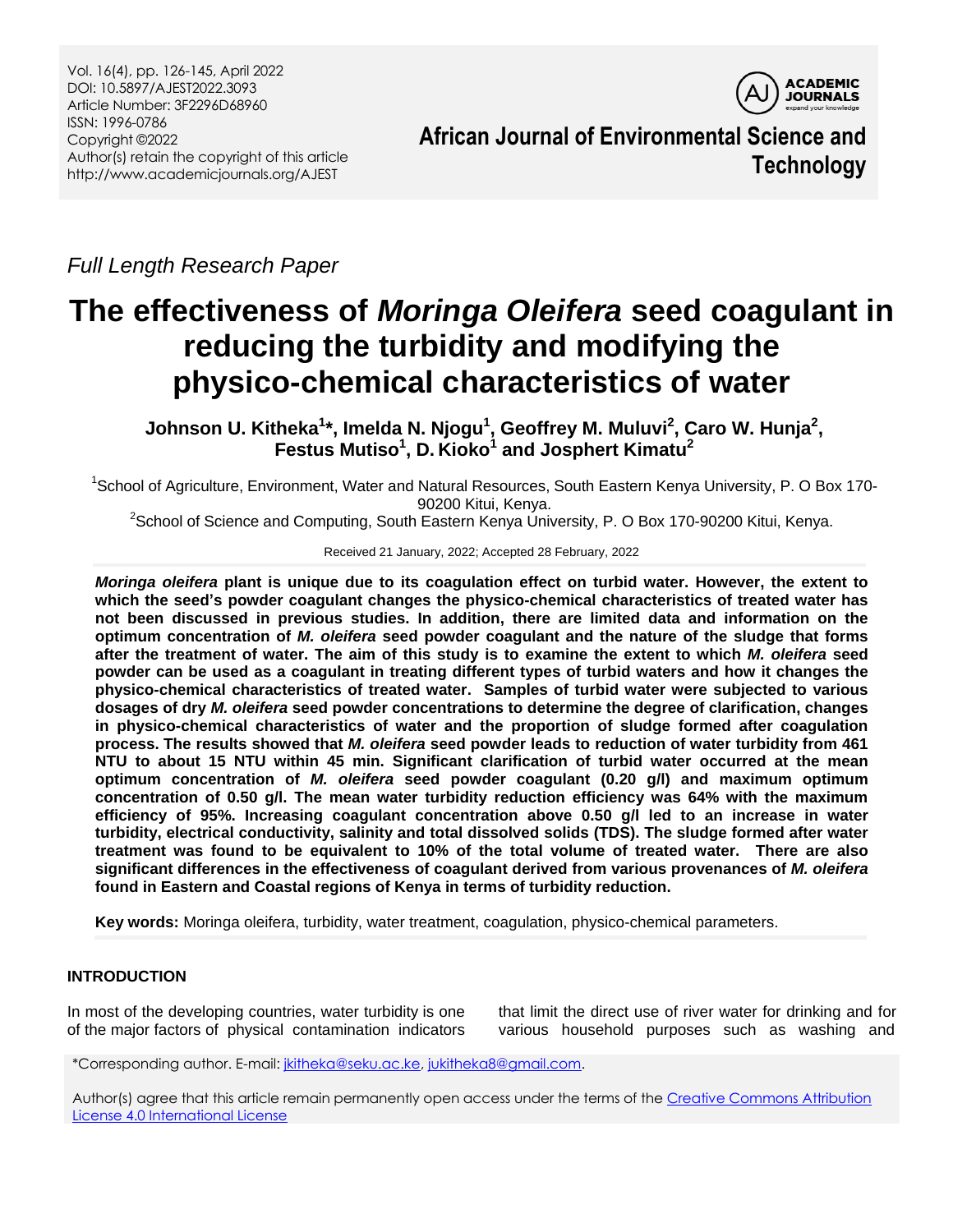cleaning. In view of its limitation to uses of water, the measurement of turbidity is considered to be an important key test of [water quality](https://en.wikipedia.org/wiki/Water_quality) (APHA/AWWA/WEF, 2012; ISO 2016). Turbidity is usually caused by large quantity of suspended solid matter consisting of particles of many different sizes. Large suspended materials are normally heavy and therefore settle rapidly at the bottom of containers. However, suspended solids consisting of very small colloidal particles usually settle very slowly. These small solid colloidal particles are the principal causes of turbidity in most waters found in rural areas of Kenya and Africa at large.

Turbidity in water can have both water safety and aesthetic implications for drinking-water supplies (WHO, 2007). Although turbidity does not represent a direct risk to public health, it can be an indicator of the presence of pathogenic microorganisms (WHO, 2007). Highly turbid waters can have microbial pathogens attached to the particles. Previous studies have shown that high turbidity of drinking water is also associated with a higher risk of people developing [gastro-intestinal diseases](https://en.wikipedia.org/wiki/Gastrointestinal_diseases) (Crump et al., 2005; Mann et al., 2007; Tinker et al., 2010). This is especially important for poor rural households with depressed immunity, because pathogenic organisms such as [viruses](https://en.wikipedia.org/wiki/Virus) or [bacteria](https://en.wikipedia.org/wiki/Bacteria) can attach themselves to the suspended solids and be ingested by humans when water is drunk without being subjected to any form of treatment. This can lead to various intestinal diseases that can significantly affect the health and productivity of people living in rural areas of Africa. Disinfection of water using chlorine is also not effective without removal of suspended solids because suspended solid particles shield viruses and bacteria. Suspended solids also protect bacteria from [ultraviolet \(UV\) sterilization](https://en.wikipedia.org/wiki/Ultraviolet_germicidal_irradiation) of water reducing the effectiveness of UV sterilization (Crump et al., 2005; Mann et al, 2007; WHO, 2007; Tinker et al., 2010).

Provision of clean turbidity free potable water is considered critical for the enhancement of societal development in arid and semi-arid lands (ASALs) of Africa. Most of the water found in lakes, reservoirs and rivers in arid and semi-arid lands of Africa is usually characterized by high turbidity which is occasioned by high input of sediments in water during rainy season (Kitheka, 2013, 2014, 2019; Njogu et al., 2018). Most people in remote rural areas of Eastern Kenya use this turbid water especially during rainy seasons when most water sources exhibit high turbidity. It is also important to note that most of the communities living in arid and semiarid lands are poor with very low income levels and cannot afford expensive water treatment solutions. For instance, in Kitui County in Eastern Kenya, 60% of the population lives below the poverty line (Kitui County CIDP, 2019-2022). In this respect, treatment of water is not considered a priority by the people, including the County Government. The meager income earned by local

communities is normally channeled to the purchase of food stuffs and other essential goods, including education of children. As a result, most of the people in rural areas consume raw untreated water increasing risk of contracting various diseases. Consumption of untreated water is one of the many factors contributing to low life expectancy among most of the communities living in arid and semi-arid lands of Kenya and Africa at large. The government cannot allocate resources for treatment of water abstracted from various sources in expansive arid and semi-arid lands of Kenya and Africa. This is occasioned partly by the scattered nature of the population settlements and impracticality of providing treated water to all people due to scarcity of resources. The provision of clean piped treated water has therefore been focused on urban areas at the expense of rural areas in arid and semi-arid lands.

The search for cheap and better water treatment technologies for rural areas of Africa can contribute in the achievement of the Sustainable Development Goals 3 and 6 related to provision of water and sanitation to poor communities (UN, 2015). These goals can be achieved by investing in alternative and cheap methods of treating raw water in rural areas for example through the use of *Moringa oleifera* seed powder as a coagulant (Muyibi, and Evanson, 1995; Kasolo et al., 2010). The traditional methods of water treatment which are still widely used in most developing countries include the use of aluminium sulphate (Alum) and chlorine (LeChevallier et al., 1981; Elliott et al., 2008; Kotlarz et al., 2009; Preston et al., 2010; WHO/UNICEF, 2012). The use of these chemicals in rural areas is still low in most developing countries partly due to their high costs that make conventional water treatment technologies impractical in remote and widely scattered rural villages of Africa. These chemicals are also out of reach of most poor communities living in arid and semi-arid lands of Africa. Furthermore, there is little awareness on the appropriate use of this potentially toxic chemical for water treatment (Tunggolou and Payus, 2017). Other water treatment technologies that have been applied in developing countries include the use of slow sand filters. However, the use of slow sand filters for treatment of turbid raw water in rural areas has been with limited success due to limited knowledge dissemination and impracticality of this technology (Elliott et al., 2008). Therefore, there is a need to explore other cheaper options for treatment of water in rural areas of Kenya and Africa. *M. oleifera* seed coagulant which is derived from natural plant sources is considered to be a viable option. It is non-toxic to both human and livestock uses and can easily be made available to communities in arid and semi-arid lands since it can be introduced as a domestic agroforestry tree in rural areas (Nautiyal and Venkataraman, 1987; Morton, 1991; Sotheeswaran, et al., 2011). The plant is also advantageous because it has many other beneficial uses due to its high nutritional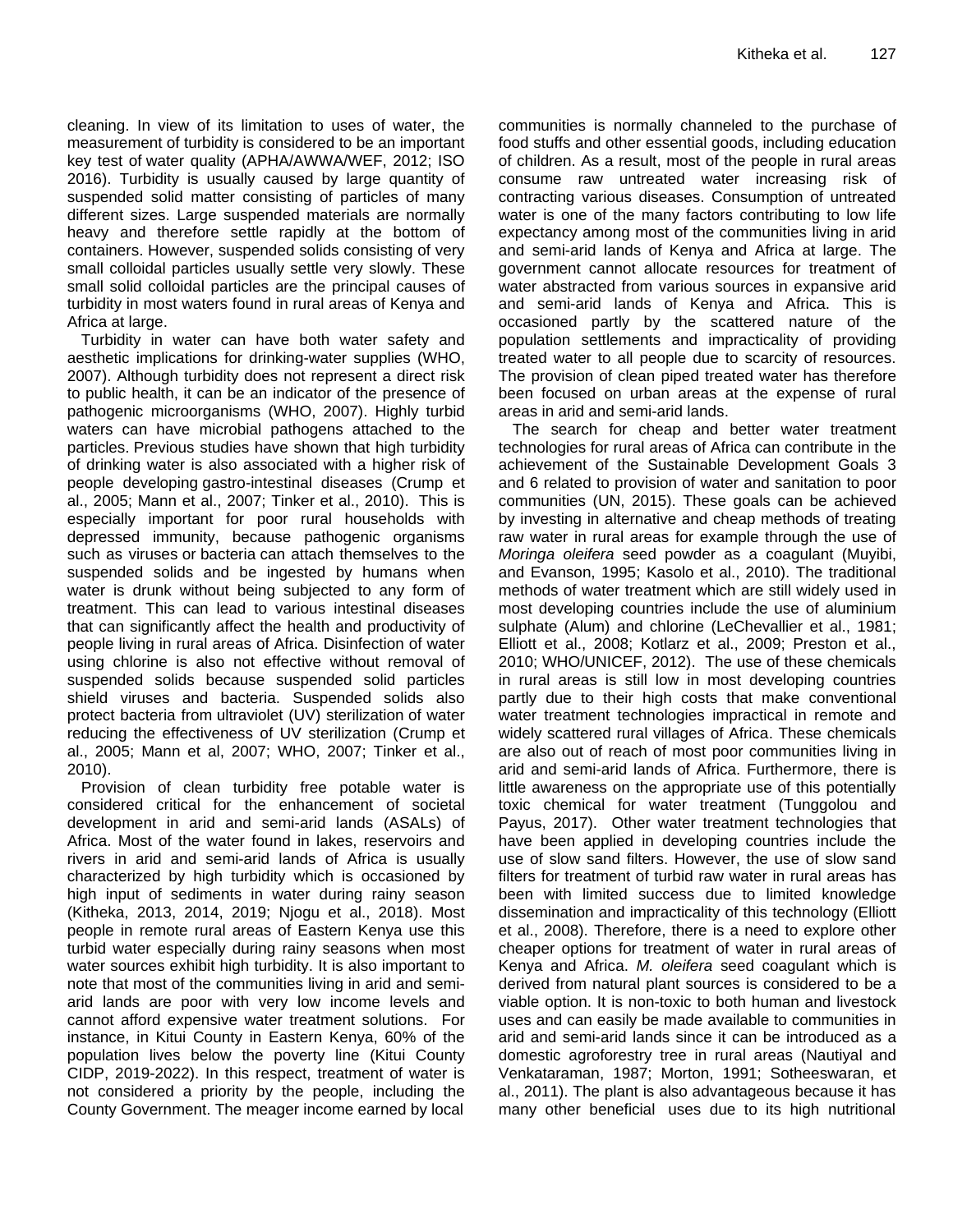value which is essentially for maintaining health.

This study is therefore important as it aims at determining the extent to which *M. oleifera* seed coagulants can be used in treating water in marginalized rural areas. This study is also important in view of the need to develop cheap and locally available water coagulants for use by marginalized rural communities in Africa. *M. oleifera* seeds coagulant can enable these communities access clean and potable water and thereby safeguard their health and sanitation (Mayer and Stelz, 1993; Fahey, 2005; [Bongoni,](https://www.researchgate.net/profile/Raja_Bongoni) 2019). This can lead to a reduction in the occurrence of water borne diseases and improvement of productivity of communities in marginalized arid and semi-arid regions [\(Amagloh,](https://www.researchgate.net/profile/Francis_Amagloh) 2009; [Bongoni,](https://www.researchgate.net/profile/Raja_Bongoni) 2019). The study is also important as it addresses one of key United Nations Sustainable Development Goal related to water and sanitation (UN, 2015). The study also makes contribution in raising awareness on the potential application of *M. oleifera* coagulant in the treatment of turbid water in arid and semi arid lands of Kenya and Africa.

In the present study, experiments were conducted to establish the extent to which *M. oleifera* seed powder coagulants can be used to treat different types of waters found in the Arid and semi –arid region of Eastern Kenya. Waters of different chemical composition were tested to establish the extent to which *M. oleifera* seed powder can cause clarification of the turbid water. The extent of clarification of raw water was on the basis of changes in turbidity and total suspended sediment concentrations (TSSC) at various concentration of *M.oleifera* seed coagulant. Of interest was determination of changes in the concentration of various physico–chemical parameters such as salinity, total dissolved solids (TDS) and conductivity, because these parameters can impart taste to water making it objectionable. Of interest also was the determination of the time it takes for turbid water to clear i.e. for the turbidity and TSSC to reduce by 90% or even greater. Attempt was also made to determine if there are any significant differences in the rate of clarification of different types of turbid waters found in arid and semi-arid lands of Eastern Kenya. In this regard, a comparison was made between the clarification rate of raw water drawn from seasonal rivers, perennial rivers and surface water reservoirs or water pans.

There is scarcity of studies on the changes in the physico-chemical characteristics of water treated with *M.oleifera* seed coagulant. Most of the previous studies on the physico-chemical characteristics of *M. oleifera*  focused on establishing the physico-chemical composition of its seeds oil. Most of these studies have shown that *M.oleifera* seed oil has a fatty acid profile and is highly unsaturated because of the high percentage of oleic acid (Anwar and Rashid, 2007; Baypoli et al., 2014; [Barakat](https://www.scirp.org/journal/articles.aspx?searchcode=Hassan++Barakat&searchfield=authors&page=1) and [Ghazal,](https://www.scirp.org/journal/articles.aspx?searchcode=Galal+A.++Ghazal&searchfield=authors&page=1) 2016). Studies have also been undertaken on the diverse health and nutritional benefits

of *M.oleifera* leaves and seeds (Moyo et al., 2011; [Gopalakrishnan et al., 2](https://www.sciencedirect.com/science/article/pii/S2213453016300362#!)016). However, these are not the subject of this study as it focuses on establishing the extent to which *M. oleifera* seeds coagulant changes the physico-chemical characteristics of treated water and the extent to which coagulant concentration and level of water turbidity determines the volume of sludge formed during the treatment of water. These are novel aspects of current *M.oleifera* seed coagulant research that have not been addressed adequately in previous studies.

## **Study objectives**

The aim of the study is to determine the extent to which *M.oleifera* seed coagulant can be used for the treatment of turbid water and how the coagulant changes the physico-chemical characteristics of water. The specific objectives of the study are as follows:

1. Determine the optimum concentration of *M.oleifera* seed powder coagulant that causes significant reduction of water turbidity.

2. Elucidate on the changes in the physico-chemical characteristics of water treated with *M.oleifera* seed powder coagulant.

3. Assess the magnitude of sludge formation during treatment of turbid water with *M.oleifera* seed coagulant.

#### **MATERIALS AND METHODS**

#### **Study area description**

Kitui County in which this study was conducted has a surface area of 30,496  $km^2$  (Figure 1). The main town in the county is Kitui town which is located about 160 km South East of Nairobi. The topography of the county can be divided into an Upland and Lowland area. The Upland area includes the Yatta Plateau in the west and the Kitui Mountains in the East. Elevations in the Upland area vary between 600 and 1800 m above sea level. The Lowland area which covers the majority of the county is a relatively dry gently eastward-sloping peneplain with elevation varying from 400 to 600 m above sea level (Borst and de Haas, 2006). The central part of Kitui County consists of an undulating plateau, deep valleys and mountains that rise to an elevation of 1800 m above sea level.

The climate of Kitui County is generally hot and dry with erratic and unreliable rainfall typical of arid and semi-arid climatic zones. The total annual rainfall ranges between 750 and 1150 mm with 40/60 percent reliability. Air temperature ranges between 16 and  $34^{\circ}$ C (Horst and de Hass, 2006). Vegetation in Kitui County is characterized by scrublands and wooded bushland (Lind and Morrison, 1974). The county is located within the Mozambique belt and is generally occupied by the basement complex system consisting mainly of metamorphic rocks (Nyamai et al., 2003). The major sources of water are seasonal rivers, and water pans. The only perennial rivers are Athi and Tana rivers that flow to the south and north of the county, respectively. The river flows are characterized by very low or no flows in dry season and high flows during rainy seasons (cf. Borst and De Haas, 2006). The flows are usually turbid due to high sediment concentration associated with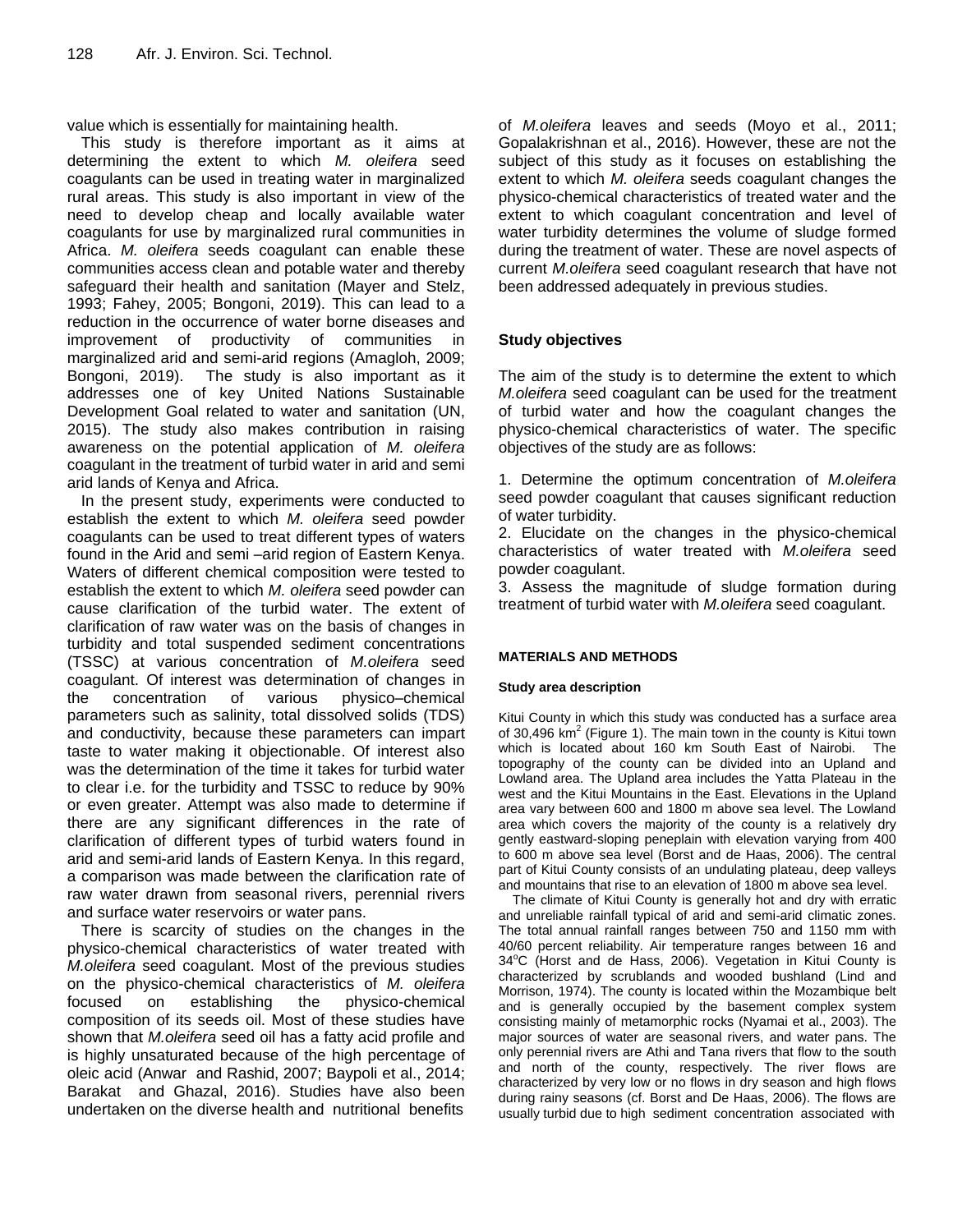

**Figure 1.** Location of Kitui County in Eastern Kenya.

high rates of soil erosion in the catchment areas. The population in the county is 1,136,000 with relatively low population density of 33 people per square km (GOK, 2019). Most people live in scattered villages with no piped or treated water supplies. Most people depend on turbid seasonal rivers, wells, water pans and small dams for their daily water requirements (Kitui County Government, 2018). More than 50% of the population lives below absolute poverty level and life expectancy is low ranging from 55-57 years (GOK, 2019). Human activities such as clearing of land for agriculture, settlements, charcoal making and cutting of indigenous trees for carving have in the recent past promoted land degradation. Cultivation and livestock keeping are important socio-economic activities in the county. The samples of turbid water were obtained from various sources at Mwingi, Bisa Hargeisa and Usueni.

Samples of turbid water were obtained from various sources in Kitui County in the period between August 2018 and March 2019. These sources are Ngomano sya Ngo'mbe water pan situated near Mwingi; Bisa Hargeisa water pan situated near Ngune and river Tana water obtained at Usueni in the northern border of Kitui

County. The dry mature seeds of *M. oleifera* were collected at Likoni, Kisauni, Mtwapa, Gede near Malindi, Voi, Mbololo, Maungu, Kibwezi and Makindu areas.

#### **Physico-chemical evaluation of** *M. oleifera* **seed**

The physico-chemical evaluation of *M.oleifera* seed coagulant was basically undertaken to determine the changes in the physicochemical properties of water treated at different concentrations of the coagulant. In this respect, the basic physico-chemical properties of water that were of interest were turbidity, total suspended sediment concentrations (TSSC), salinity, temperature, electrical conductivity and the total dissolved solids (TDS). Most of the previous studies focused on the evaluation of the physico-chemical properties of *M.oleifera* seed oil [\(Abdulkarim](https://www.sciencedirect.com/science/article/abs/pii/S0308814604007423#!) et al., 2005; Anwar and Rashid, 2007; Dollah et al., 2016; Mune et al., 2016), which differs from the focus of this study.

Sampling of different water bodies was done using an integrated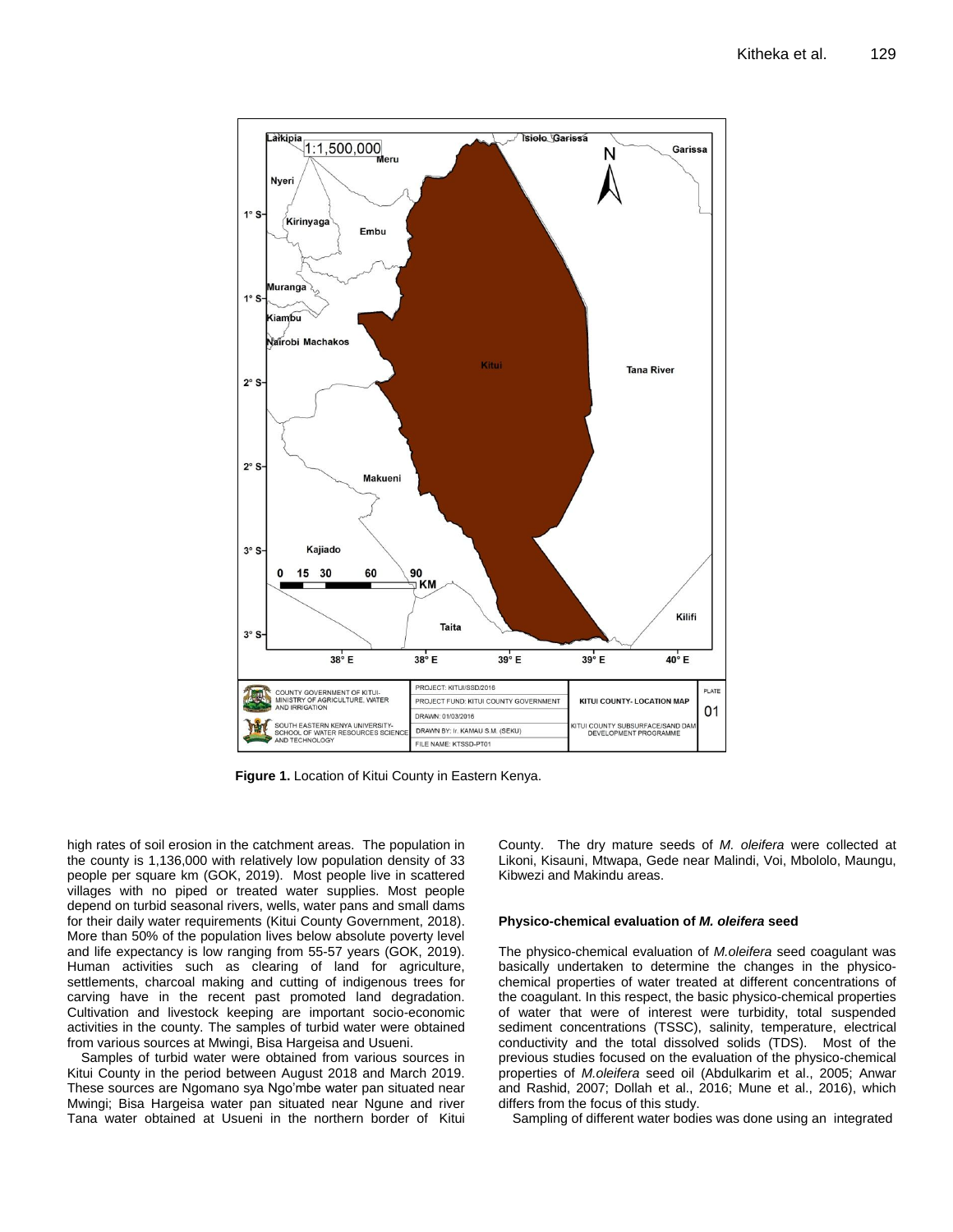water sampler. The water samples were stored in 5 litre plastic jerricans and were subsequently transported to the laboratory at the Main Campus of South Eastern Kenya University in Kitui for analysis. For each of the water sources, the turbidity was determined in the field using Hanna Instruments HI93703 Microprocessor turbidity meter capable of measuring turbidity in the range of 0 to 1000FTU. Conductivity, TDS, salinity and temperature were also determined in the field using portable Martini Instruments Mi306 EC/TDS/NaCl/Temperature meter (APHA/AWWA/WEF, 2012).

#### **Determination of effectiveness of moringa seed coagulants**

Various experiments were conducted to determine the effect of *M. oleifera* seed coagulant concentrations using seeds that were obtained from previously mentioned sources. The dried seeds of *M. oleifera* were ground in the laboratory using a pestle and mortar into a fine powder. The emphasis was put on obtaining fine powder because this provides increased surface area for the reaction with suspended solids in turbid water. It was noted that the powder is more effective as a coagulant compared to the whole seed or coarsely ground seeds. The ground power was subsequently weighed using a sensitive electronic balance in the laboratory. Various small portions of the powder were weighed for the purpose of determining the required coagulant concentrations. The weighed powder was then careful transferred to a one litre plastic bottle containing turbid water and shaken vigorously to allow effective mixing of the coagulant in the water.

Three sets of experiments were undertaken. The first experiment aimed at determining the time it takes for the turbid water to clear after adding various concentrations of the *M. oleifera* seed powder coagulant. In this experiment, samples of turbid water-moringa coagulant mixture were observed to determine the maximum length of time it takes for the water turbidity to attain the lowest turbidity level. The turbidity was measured using a turbidity meter and time was recorded by using an electronic stop watch.

The second experiment was aimed at determining the flocculation rate for water samples with different *M. oleifera* seed coagulant concentrations. The flocculation rate was determined by timing the clearance of water within 30 min. After 30 min, the turbidity in each of the 20 bottles was measured using a turbidity meter. In addition, the thickness of the sludge that settled at the bottom of the transparent bottle after 30 min was measured using a ruler. The volume of sludge was then expressed as the percentage of the volume of turbid water under treatment. A control water sample in which no *M. oleifera* seed coagulant was added was used to determine the baseline.

The experiments were also undertaken to determine changes in the levels of physico-chemical parameters in water after adding various concentrations of *M. oleifera* seed coagulant. After 30 min, measurements of electrical conductivity, total dissolved solids (TDS), salinity, and temperature were carried out in each of the water samples. The physico-chemical parameters were measured using an electronic meter.

The above experiments were repeated for water samples collected from water pans, perennial rivers, seasonal rivers and dams/reservoirs to determine whether the nature of water could bring about significant variations in the effectiveness of *M. oleifera* seed coagulant in the treatment of turbid water.

#### **Determination of phenotypic differences in moringa seed coagulants**

There are various *M. oleifera* tree provenances in Kenya. The aim

of this component of the study was to determine whether there are significant differences in the effectiveness of *M. oleifera* seed coagulant derived from various provenances in Kenya. Dry seeds of various *M. oleifera* tree provenances were therefore collected at Kibwezi, Maungu and Gede. Turbid water samples were collected from sources detailed in the previous sections. For each *M. oleifera* provenance, experiments were conducted to determine the time it takes for water to clear for different coagulant concentrations. For each turbid water sample, replicate experiments were carried out using *M. oleifera* coagulant derived from Kibwezi, Maungu and Gede provenances. These experiments were carried out for *M. oleifera* seed coagulant concentrations ranging from 0.00025 to 1.5 g/l and for water turbidity ranging from 28 to 340 NTU.

#### **Data analysis**

The results of laboratory based experiments were entered into excel sheets. The data analysis was carried out using Microsoft excel statistical packages. The methods of data analysis that were applied in this study include regression analysis, correlation analysis, analysis of variance, and use of measures of central tendency.

#### **RESULTS**

#### **Physico-chemical characteristics of water**

The levels of physico-chemical parameters were determined for various water sources based on fieldwork that was conducted in August 2018. For most of the water sources, the level of salinity, total dissolved solids (TDS), and electrical conductivities were well within the World Health Organization (WHO) and Kenya Bureau of Standards (KEBS) drinking water standards (Table 1). However, in all cases, the level of water turbidity was generally higher than the recommended WHO drinking standard (WHO, 2017). The turbidity of water is among the water characteristics that are objectionable to most rural communities. Reduction of water turbidity can therefore go a long way in improving lives of rural communities. There was indication that the local communities were concerned with the high turbidity of water. In order to reduce turbidity, water was usually stored in 20 litre jerricans for some time at home to allow suspended sediments to settle. However, this was noted to be ineffective due to presence of colloidal particles in water that takes a long time to settle at the bottom. It was noted that it can take as long as 7 days for the water to become clear. Therefore, water storage does not effectively reduce water turbid because most of the turbidity is caused by clay colloidal particles with extremely low settling rate <0.00006m/s. This therefore points to the fact that most of the communities in arid and semi-arid lands consume water with high suspended sediment concentration (TSSC) that may cause various health complications (Crump et al., 2005; Mann et al, 2007; Tinker et al., 2010). The introduction of *M. oleifera* seed coagulant to these communities would be of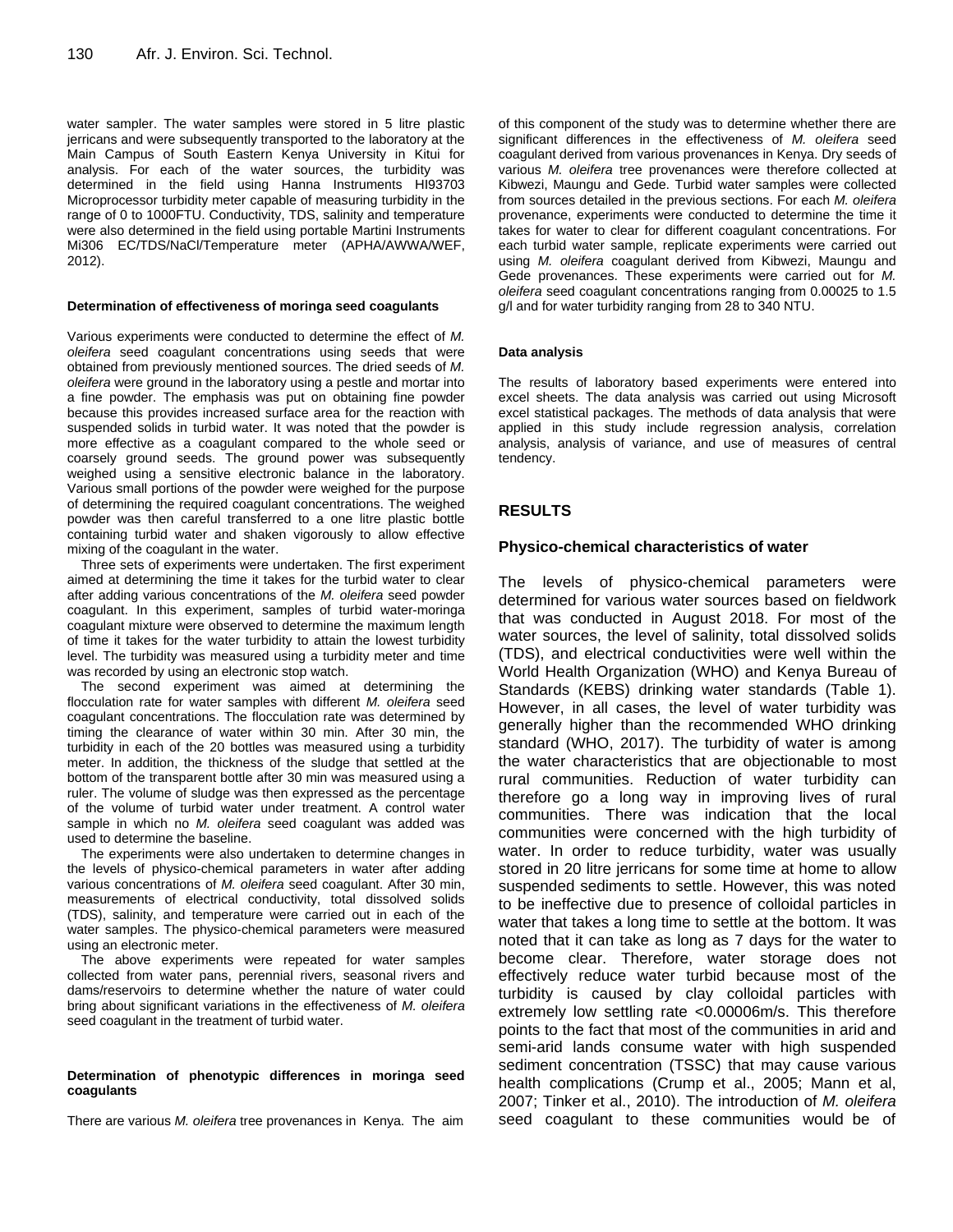**Table 1.** The levels of physic-chemical parameters for various water sources based on measurements conducted in August 2018.

| <b>Water source</b>           | Turbiditv (NTU | <b>Salinity (%)</b> | Temperature (°C) | Conductivity (µS/cm) | TDS (mg/l) |
|-------------------------------|----------------|---------------------|------------------|----------------------|------------|
| Ngomano sya Ngo'mbe water pan | 228            | 0.4                 | 25.8             | 188.3                | 94.2       |
| Bisa Hargeisa Water pan       | 15             |                     | 25.2             | 240.5                | 120.2      |
| River Tana at Usueni          | 51             | 0.5                 | 23.5             | 252.3                | 126.8      |



**Figure 2.** Water turbidity and sedimentation rate at various concentration of Moringa seed powder coagulant for Ngomano Sya Ng'ombe Water Pan water sample.

great help as it will enable them to obtain relatively clean water for various domestic uses.

#### **Relationship between** *M. oleifera* **seed coagulant and water turbidity**

There is a significant relationship between *M. oleifera* seed powder coagulant concentration and water turbidity. Figures 2 to 4 show the variation of water turbidity at various concentrations of *M. oleifera* seed powder coagulant for Ngomanosya Ng'ombe, Bisa Hargeisa and river Tana water samples. For the relationship between *M. oleifera* coagulant concentration and turbidity change for Ngomanosya Ng'ombe, Bisa Hargeisa and river Tana water samples, the correlation coefficients *r* were 0.62, 0.68 and 0.62, respectively, indicating a strong positive relationships.The variations of *M. oleifera* seed coagulant explained 38-47% of the variations in water turbid meaning other physico-chemical process are also contributing to the changes in turbidity. The water turbidity reduced to a range of 15-65 NTU from the initial turbidity ranging 51-461 NTU. This is however much high than the recommended [World Health Organization](https://en.wikipedia.org/wiki/World_Health_Organization) drinking water turbidity of <5 NTU (WHO, 2017).

However, it was observed that as the coagulant concentration increases, the water turbidity increases exponentially. Beyond the optimum coagulant concentration of 0.02g/l, there was a tendency for the water to become cloudy due to the high levels of coagulant. This agrees with the study of Tunggolou and Payus (2017) that showed that above optimum *M. oleifera* seed powder coagulant concentration of 0.015g/l, the turbidity reduction efficiency decreases. In our case, the decrease in turbidity reduction efficiency occurred at Moringa coagulant concentration of 0.2 g/l.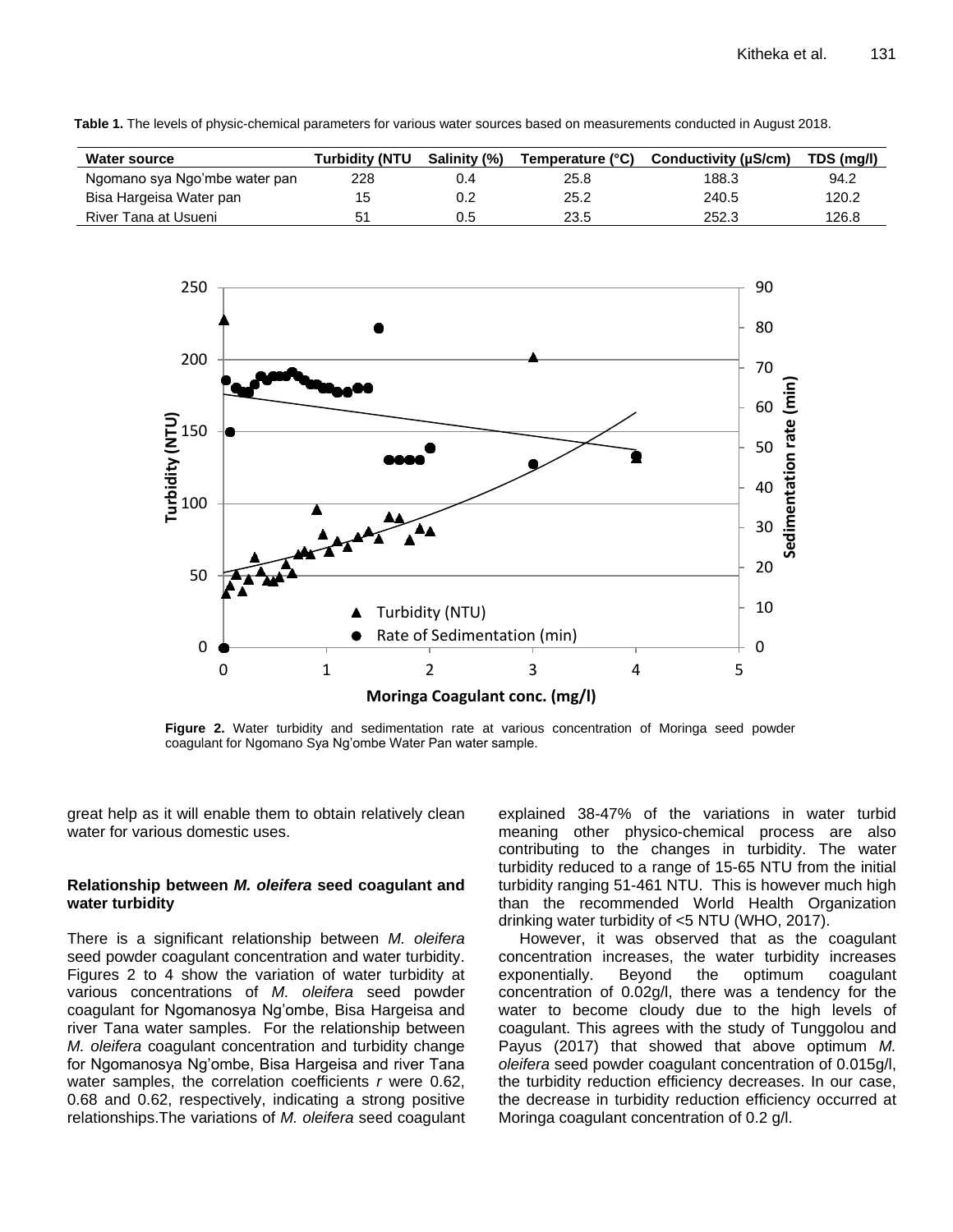

**Figure 3.** Water turbidity and sedimentation rate at various concentrations of Moringa seed powder coagulant for Bisa Hargeisa Water Pan water sample.



**Figure 4.** Water turbidity and sedimentation rate at various concentrations of Moringa seed powder coagulant for river Tana water at Usueni.

There is also a significant relationship between water turbidity and sedimentation rate for water samples drawn from various sources. The sedimentation rate increases as the water turbidity increases. The exception was in the case of Ngomanosya Ng'ombe water pan sample where sedimentation rate decreased as turbidity and coagulant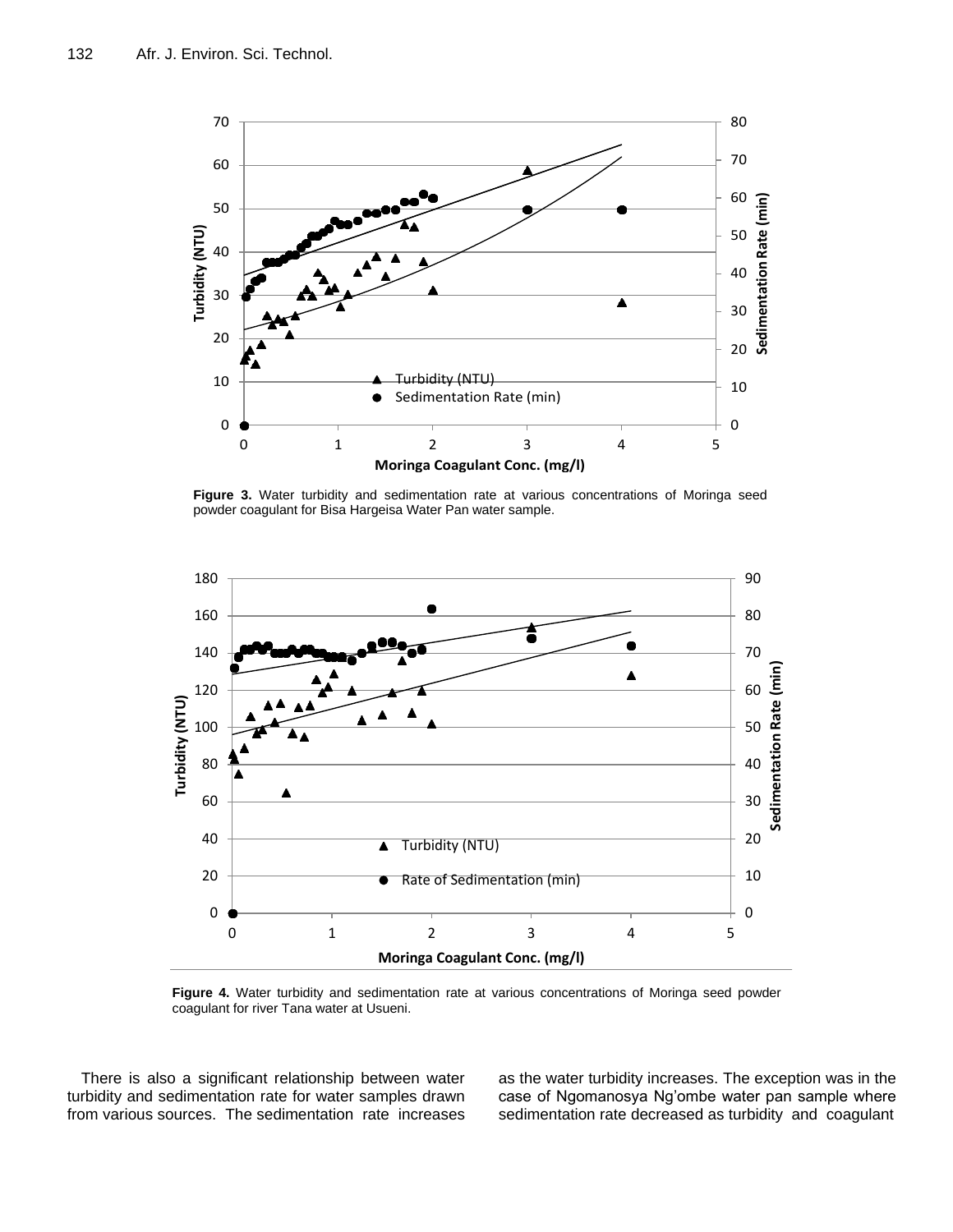| <b>Water source</b>                      | Optimum Moringa seed<br>coagulant conc. (g/l) | Initial turbidity<br>(NTU) | <b>Final turbidity</b><br>(NTU) | <b>Turbidity reduction</b><br>efficiency (%) |
|------------------------------------------|-----------------------------------------------|----------------------------|---------------------------------|----------------------------------------------|
| Ngomano Water Pan                        | 0.02                                          | 228                        | 37.5                            | 83.6                                         |
| Katumba Water Pan                        | 0.40                                          | 379                        | 19                              | 94.9                                         |
| Tana River 2                             | 0.06                                          | 86                         | 75                              | 12.8                                         |
| Bisa Hargeisa                            | 0.12                                          | 15                         | 14                              | 6.7                                          |
| Kisole Earth Dam                         | 0.04                                          | 461                        | 59                              | 87.2                                         |
| Tana River                               | 0.02                                          | 51                         | 15                              | 70.6                                         |
| Ngomani Water Pan with Maungu Moringa    | 0.50                                          | 77                         | 28.1                            | 63.5                                         |
| Kisole Earth Dam water with Gede Moringa | 0.50                                          | 334                        | 61                              | 81.7                                         |
| Ngomano Water Pan with Kibwezi Moringa   | 0.10                                          | 211                        | 51                              | 75.8                                         |
| MEAN                                     | 0.20                                          | 204.7                      | 40                              | 64                                           |
| <b>MIN</b>                               | 0.02                                          | 15                         | 14                              | 7                                            |
| <b>MAX</b>                               | 0.50                                          | 461                        | 75                              | 95                                           |

**Table 2.** The optimal *Moringa oleifera* seed powder coagulant concentrations and turbidity reduction efficiency for different water sources

concentration increased. However, this decrease was not statistically significant as *R <sup>2</sup>* was 0.048.

#### **Moringa seed coagulant effects on clarification rates**

The *M. oleifera* seed powder coagulant concentration affects sedimentation rate and thickness of sludge after water treatment. The sedimentation rate is the time taken for the water to become clear with turbidity of <15 NTU. Following addition of *M. oleifera* seed powder coagulant, on average basis the water turbidity reduced from as high as 461 NTU to about 15 NTU within 30-69 min. This is equivalent to 96.7% turbidity reduction efficiency. This shows that *M. oleifera* seed powder coagulant causes a significant turbidity reduction making water much clearer.

Effectiveness of *M. oleifera* seed coagulant differs among various provenances. Maungu moringa seed coagulant concentration of 0.5g/l yielded the lowest water turbidity of 28NTU with water clarification time of 27 minutes. Gede Moringa seed coagulant concentration of 0.5g/l also provided the lowest water turbidity of 61 NTU at clarification time of 68 minutes. For Kibwezi moringa, the lowest turbidity was 51 NTU that was affected at a Moringa seed coagulant concentration of 0.10g/l with clarification time of 41 min (Table 2). Therefore, considering all the *M. oleifera p*rovenances that were used in this study, it can be noted that on average basis the lowest mean turbidity that can be attained at mean Moringa coagulant concentration of 0.20g/l is 15 NTU. Water with turbidity of 15 NTU is quite clear. Considering turbid water samples drawn from various sources, the mean optimum *M. oleifera* seed powder coagulant concentration was found to be 0.20g/l with the minimum and maximum coagulant concentrations being 0.02 and 0.50 g/l, respectively. The mean turbidity reduction

efficiency was 64% with the maximum efficiency of 95%.

Attempt was made to determine the water clarification times (that is, how long it takes for turbid water to become significantly clear) for different *M. oleifera* provenances. The water turbidity clarification time was found to range 30 to 66 min. The length of time it takes for water turbidity to be significantly reduced is determined by the optimum Moringa seed extract concentration for different provenances and also the concentration of suspended solids in water. At the optimum concentration, the mean clarification time is of the order of 45 min.

## **Moringa seed coagulant effects on sludge thickness**

During treatment of turbid water using *M. oleifera* seed coagulant, sludge (coagulated sediment material) settles at the bottom of the sample bottom. Figure 5 shows the variations of clarification rate at various concentration of Moringa seed coagulant for Ngomanosya Ng'ombe Water Pan water samples. There was a decrease in sedimentation rate as the *M. oleifera* coagulant concentration increased. Sludge thickness varied at various concentration of Moringa seed coagulant for Ngomanosya Ng'ombe Water Pan water sample (Figure 5).

The thickness of the sludge tended to increase as the coagulant concentration increased. Therefore, by adding more *M. oleifera* coagulant in water, the quantity of sludge deposits tended to increase. The lowest quantity of sludge was at a coagulant concentration of 0.10g/l when the sludge thickness was 0.5cm. At a coagulant concentration of 1.0 mg/l, the sludge thickness was much higher being 0.75 cm. The sludge thickness is related to the amount of coagulant concentration because the turbidity was constant for all the samples that were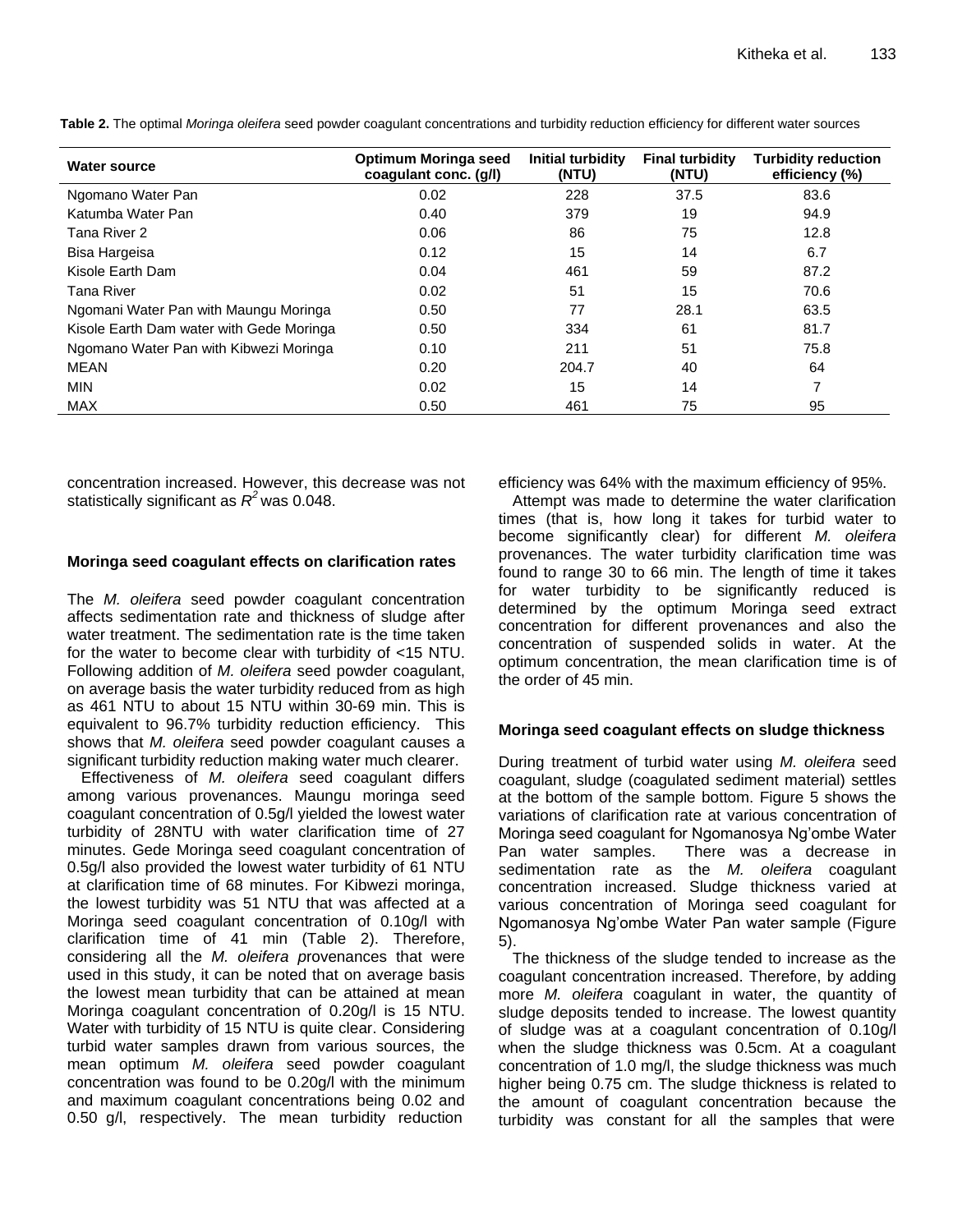

**Figure 5.** Sludge thickness and sedimentation time at various concentration of Moringa seed powder coagulant for Ngomano Sya Ng'ombe Water Pan water sample, Mwingi.

subjected to this experiment. Also, as the clarification time reduced, the thickness of the sludge increased. This was attributed rapid sedimentation at higher moringa coagulant concentration.

For the Bisa Hargeisa Water Pan water sample, both sludge thickness and clarification time increased as *Moringa oleifera* seed coagulant concentration increased (Figure 6). The clarification time was 35 min and the sludge thickness was 0.15 cm for the optimum *M. oleifera* coagulant concentration of 0.10g/l. Differences in the sludge thickness between Bisa Hargeisa Water Pan water sample and Ngomano Sya Ng'ombe water sample was attributed to differences in the total suspended solids concentrations. For the river Tana water sample, at the optimum *M. oleifera* seed coagulant concentration, the sedimentation rate was 27 min and the sludge thickness was 0.18cm (Figure 7).

Although the sedimentation patterns in the river Tana water sample was similar to those at the two water pans located near Mwingi, there are significant differences in the sedimentation times and sludge thickness. These differences were attributed to the differences in the turbidity level and concentration of suspended solids in water. Bisa Hargeisa water sample was more turbid with relatively higher suspended sediment concentration followed by Ngomano Sya Ng'ombe and river Tana water samples in that order (Table 1)

## **Coagulant effect on physico-chemical parameters of water**

The addition of *M. oleifera* seed coagulant in turbid water changes its physico-chemical characteristics. The change was found to be significant as shown in Table 2 and Figures 8 to 10. For all the water sources, there was a tendency for the levels of total dissolved solids (TDS), electrical conductivity and salinity to decrease at Moringa coagulant concentration of 0.20g/l. Conductivity reduction efficiency ranged 2.5 to 33% (mean of 18%) implying a modest but significant reduction. This is consistent with the finding of [Hendrawati](https://www.researchgate.net/profile/Hendrawati_Hendrawati) et al. (2016) who reported that *M. oleifera* reduced conductivity by 10.8%. However, our study shows that above *M. oleifera* coagulant concentration of 0.20 g/l, there was a tendency for the levels of total dissolved solids (TDS), electrical conductivity and salinity to increase exponentially as *M. oleifera* coagulant concentration increased (Figures 7 to 9). The greatest increases were for electrical conductivity and total dissolved solids. These increases imparted objectionable taste in water. The patterns in a perennial river Tana were similar to those observed for the water pans at Bisa Hargeisa and Ngomano Sya Ng'ombe. Therefore, it can be argued that turbid waters found in arid and semi-arid lands of Kenya exhibits similar patterns in terms of an increase in electrical conductivity,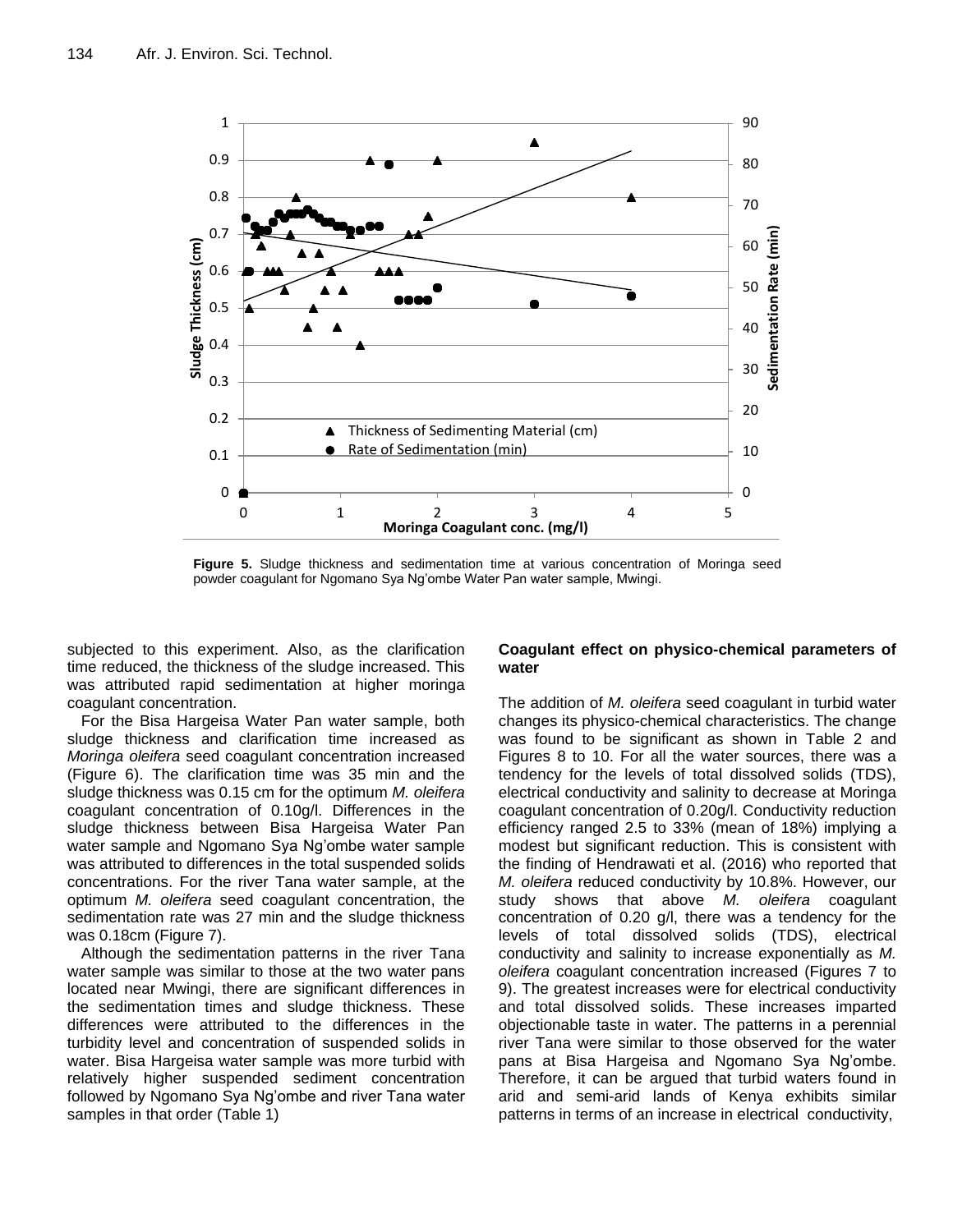

**Figure 6.** Sludge thickness and sedimentation time at various concentration of *Moringa oleifera* seed powder coagulant for Bisa Hargeisa water Pan water sample.



**Figure 7.** Sludge thickness and sedimentation time at various concentration of *M. oleifera* seed powder coagulant for river Tana water sample at Usueni.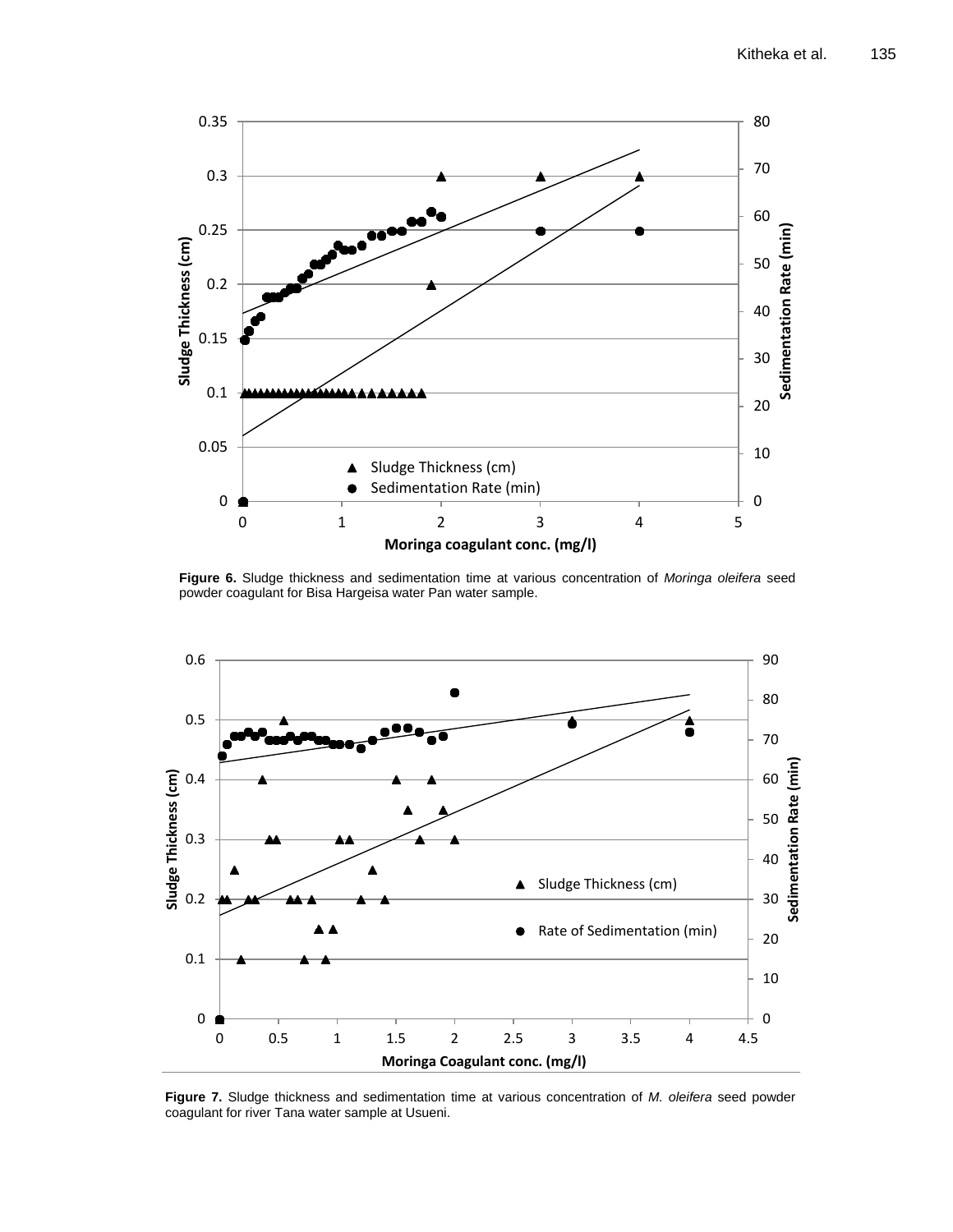

**Figure 8.** Variations of physico-chemical parameters at various concentration of *M. oleifera* seed coagulant for Ngomano Sya Ng'ombe Water Pan water sample.



**Figure 9.** Variations of physico-chemical parameters at various concentration of *M. oleifera* seed coagulant for Bisa Hargeisa water pan water sample.

total dissolved solids and salinity of treated water at higher doses of *M. oleifera* seed coagulant.

For the relationship between *M. oleifera* seed coagulant

concentrations and total dissolved solids (TDS) concentrations for water samples obtained at Ngomano Sya Ng'ombe, Bisa Hargeisa and river Tana, the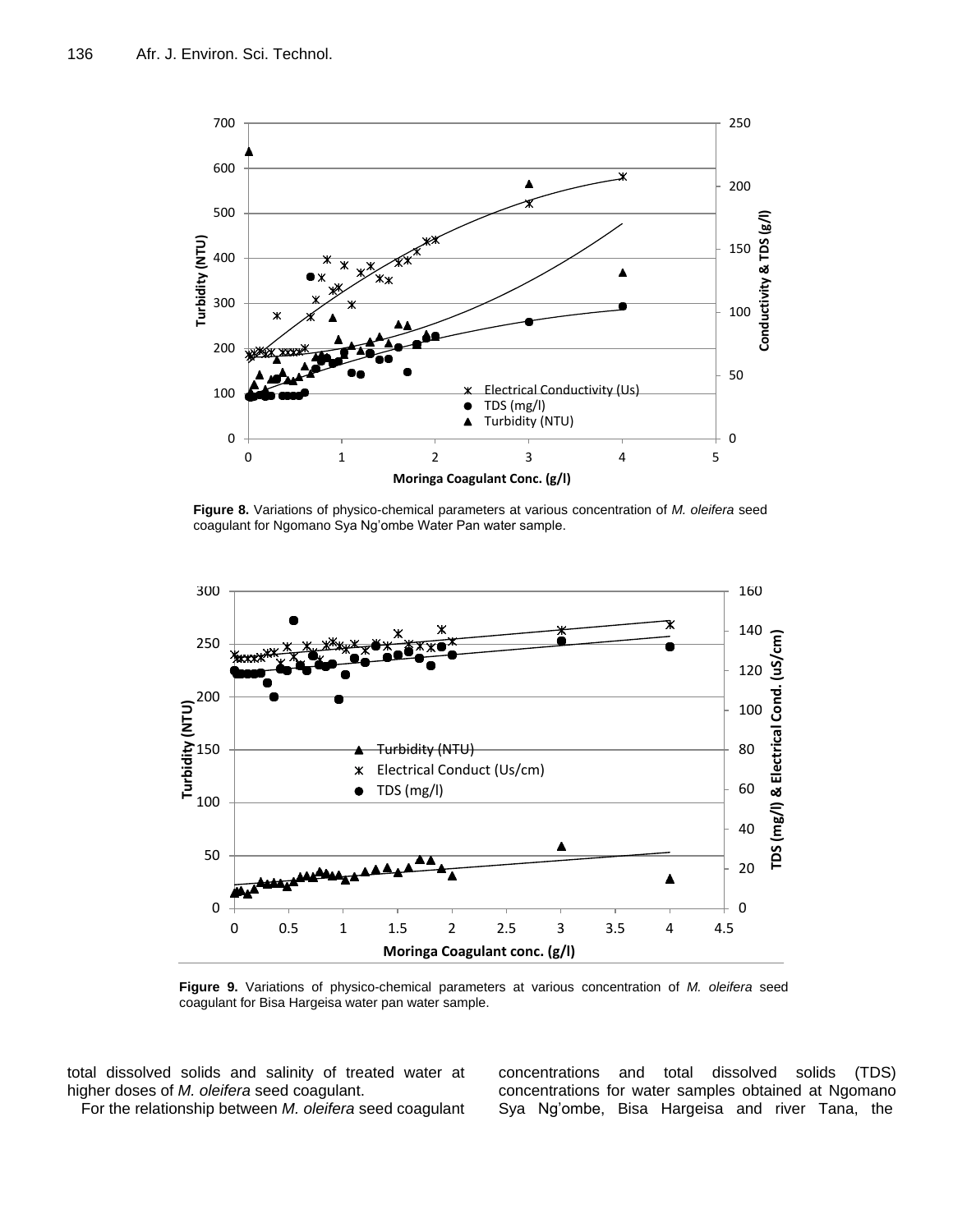

**Figure 10.** Variations of physico-chemical parameters at various concentration of *M. oleifera* seed coagulant for river Tana water sample.

coefficients of determination  $R^2$  were 0.53, 0.28, and 0.38, respectively. The respective correlation coefficients *r* were 0.73, 0.53 and 0.62 indicating existence of strong positive relationship between Moringa seed coagulant concentrations and TDS concentrations. Therefore, variations in the coagulant concentration explained 28- 53% of the variations in TDS in the water samples. Therefore variation in the *M. oleifera* seed coagulant concentration only explains part of the processes causing an increase of TDS concentration in treated water. Other physical chemical processes are also important in controlling the increase of TDS concentration in treated water.

For the relationship between variations in *M. oleifera* seed coagulant concentrations and variations in electrical conductivity for Ngomano Sya Ng'ombe, Bisa Hargeisa and Tana river water samples, the coefficients of determination  $R^2$  were 0.26, 0.70 and 0.18, respectively. The respective correlation coefficients *r* were 0.51, 0.83 and 042 indicating relatively strong positive relationship between Moringa seed coagulant concentration and electrical conductivity of water samples. Therefore, variations in the *M. oleifera* seed coagulant concentration explained 26-70% of the variations in electrical conductivity in the water samples.

The ideal *M. oleifera* seed coagulant concentration for turbid waters ranged 0.02 to 0.50 g/l with a mean of 0.20g/l. At this concentration range, there is attainment of maximum water clarity at the shortest time possible. The quantity of sludge that is formed is minimal at this range of *M. oleifera* seed coagulant concentration. The levels of electrical conductivity and total dissolved solids (TDS) were also the lowest at this concentration. Above *M. oleifera* seed coagulant concentration of 0.20g/l, there was an exponential increase in water turbidity, quantity of sludge, total dissolved solids (TDS) concentration and electrical conductivity. In other words, the quality of water deteriorates at high Moringa seed coagulant concentrations >0.20g/l. These results point to the fact that care has to be exercised so as not add Moringa seed coagulant in turbid water beyond the optimum level as this would be counter-productive in as far as water quality is concerned.

#### **Determination of effectiveness of coagulants derived from** *M. oleifera* **provenances**

There are various *Moringa oleifera* provenances in Kenya and seed coagulant derived from various provenances exhibited significant differences as is illustrated in the following sections. The results of this study showed that seed coagulants derived from *M. oleifera* provenances at Kibwezi, Maungu and Gede areas exhibited significant differences in terms of the effectiveness of reducing turbidity. Figure 11 shows the effectiveness of Maungu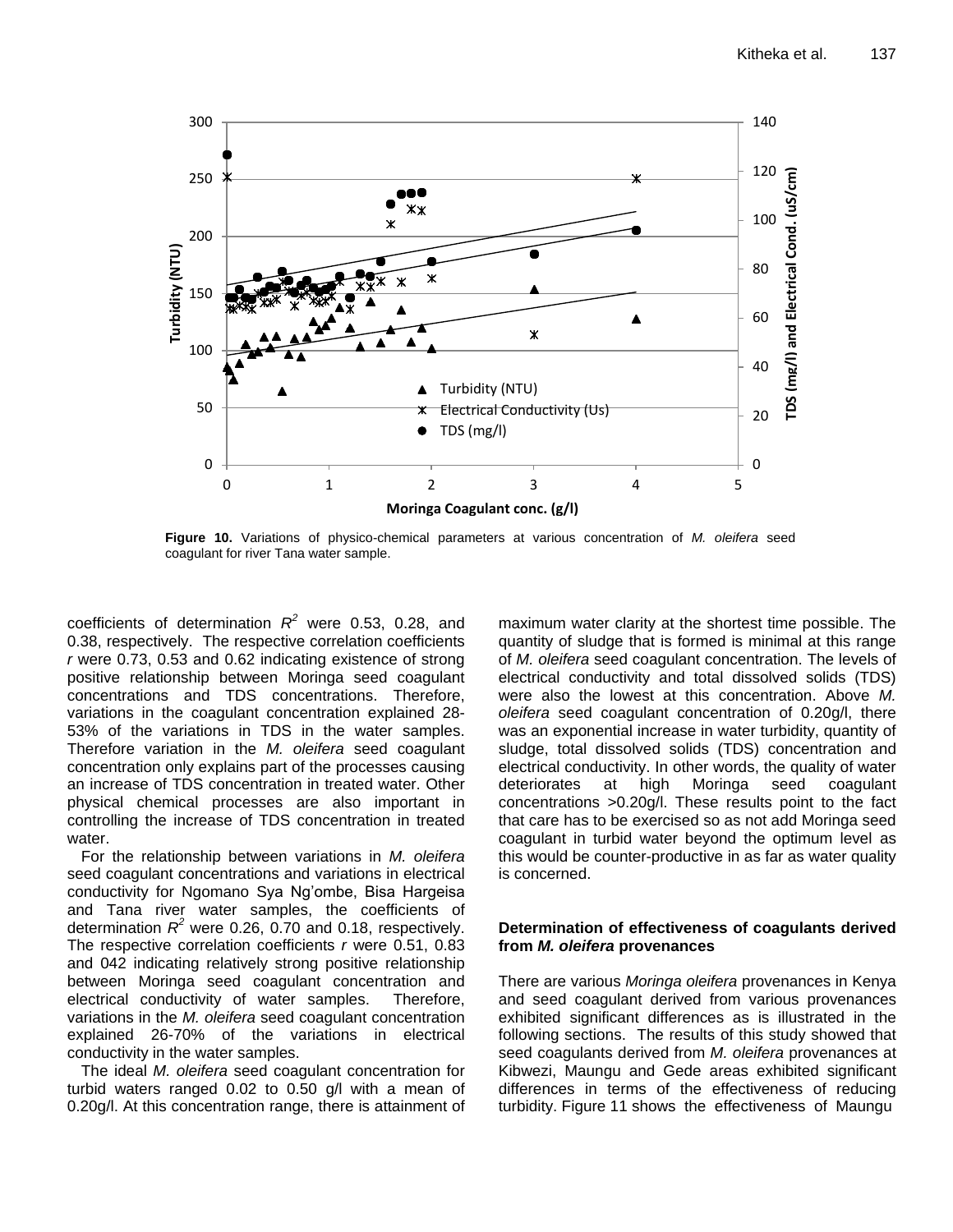

**Figure 11.** Effectiveness of Moringa seed coagulants on water turbidity based on *M. oleifera* seeds derived from Maungu and Kibwezi provenances.

and Kibwezi provenances seed coagulants on water turbidity. The patterns of turbidity reduction for the coagulant derived from moringa seeds obtained from the two provenances were different. There was a rapid decrease in water turbidity for Maungu seeds and gentle decrease for Kibwezi seeds as the *M. oleifera* seed coagulant concentration decreased up to 0.50g/l. For the three Moringa provenances, there was in general a decrease in water turbidity up to a *M. oleifera* seed coagulant concentration of 0.10 to 0.50 g/l. It was observed that above this range of *M. oleifera* seed coagulant concentration, there was a rapid increase in the turbidity of treated water. Therefore, the optimum *M. oleifera* seed coagulant concentration for all the three provenances (Maungu, Gede and Kibwezi) is the range  $0.10 - 0.50$ g/l with a mean of 0.35 g/l (Table 2). At this range, a significant reduction in water turbidity occurs and there is no significant increase in turbidity, TDS concentration and salinity of treated water. Above this range, the physico-chemical characteristics of treated water changes as demonstrated in earlier sections.

Attempt was made to determine how long it takes for the water turbidity to be reduced significantly following addition of *M. oleifera* seed coagulants at various concentrations for various *M. oleifera* seed provenances. Figure 12 shows the rate of water clarification times for Maungu and Kibwezi *M. oleifera* provenances seed

coagulants. The results showed that water turbidity reduced rapidly for Kibwezi provenance as compared to Maungu moringa provenance. For Kibwezi moringa provenance, water cleared rapidly with time up to coagulant concentration of 0.30 g/l. This was followed by a gentle reduction up to coagulant concentration of 0.20- 0.30g/l. Above this concentration, there was a tendency for water clarification time to increase rapidly meaning that it takes much longer for turbid water to clear for both Kibwezi and Maungu provenances.

The determination of the effectiveness of *M. oleifera* seed coagulant concentrations for different *M. oleifera* provenances on water turbidity showed that the relationship is quite complex and non-linear. *M. oleifera* seed coagulant derived from different provenances behaved differently. Figure 12 shows that the relationship between Maungu *M. oleifera* provenance seed coagulant concentration and water turbidity is positive with a coefficient of determination *R 2* of 0.97. That for Kibwezi provenance had a  $R^2$  of 0.45. Therefore, it can be stated that in general the  $R^2$  ranges 0.45- 0.97. This indicates 45-97% variations in the effectiveness of *M. oleifera* can be attributed to provenance differences. These results points to the possibility that there are wide differences in the effectiveness of various *M. oleifera* seed coagulants derived from various provenances found in Kenya. This is an area that should be subjected to further investigation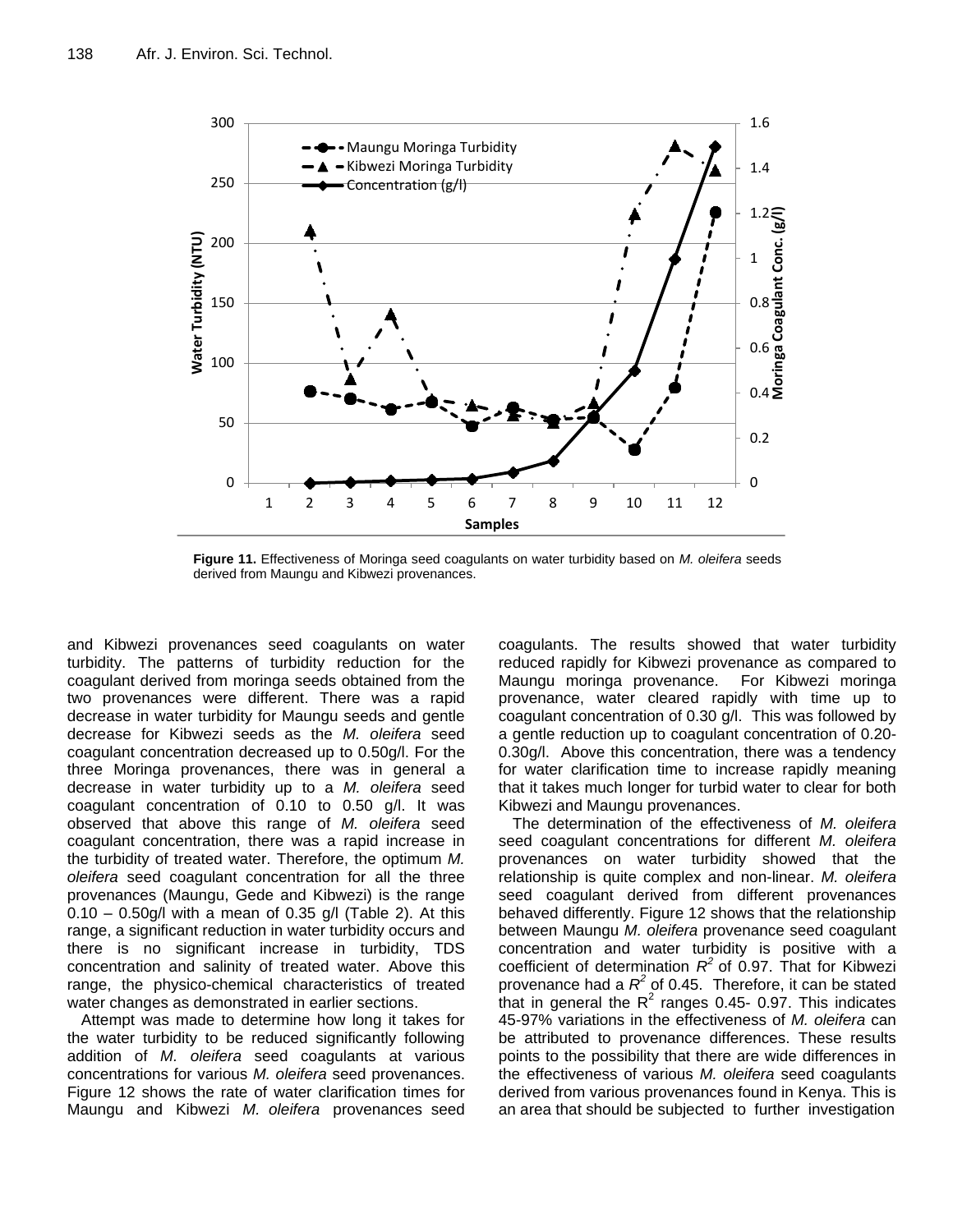

**Figure 12.** Rate of water clarification based on *M. oleifera* seed powder coagulant derived from Maungu and Kibwezi provenances.

since we only dealt with samples derived from three *M. oleifera* provenances in Kenya.

Attempt was made to determine the relationship between Kibwezi and Maungu *M. oleifera* seed coagulants in terms of time taken for water turbidity to be reduced significantly. Figure 13 shows the relationship between Maungu and Kibwezi provenances *M. oleifera* seed coagulant concentrations and water clarification time. The relationship between Kibwezi *M. oleifera* seed coagulant concentration and water clarity time was generally weak with *R 2* of 0.33. For Maungu *M. oleifera*, *R* was 0.16. Therefore, the relationship between moringa seed coagulant concentration and water clarification time is weak for the two provenances.

Attempt was also made to determine the relationship between Kibwezi and Maungu *M. oleifera* provenances in terms of water clarification time. The results yielded a coefficient of determination  $R^2$  of 0.053 showing there is a very weak relationship between the two. In case of their influence on water turbidity, results showed a weak positive relationship with  $R^2$  of 0.23. In other words, the two *M. oleifera* provenances yield seed coagulants that have different effects on water turbidity (Table 3).

There is a significant relationship between Gede *M. oleifera* provenance seed coagulant concentration and water turbidity reduction. Figure 14 shows the changes in water turbidity under varying Gede moringa provenance seed coagulant concentration. The relationship is complex with the coefficient of determination  $R^2$  of 0.53. Water turbidity reduced as *M. oleifera* seed coagulant concentration increased up to concentration of 0.25- 0.30g/l. Above the concentration of 0.30g/l, there was a rapid increase in water turbidity (Figures 15 and 16).

## **DISCUSSION**

#### **Turbidity reduction efficiency and sedimentation time**

The results of this study show that *M. oleifera* seed powder can be used a water coagulant as it leads to rapid flocculation of suspended solids in water leading to a significant reduction in turbidity. This is in agreement with the study by Jahn (1984), Jahn et al. (1986) and Jahn (1991) who argued that *M. oleifera* seeds can be used to clear different types of turbid surface waters with low, medium and high turbidities to tap water quality. The study established that following addition of *M. oleifera* seed coagulant, the water turbidity reduced from as high as 461 NTU to15NTU within a period of about 30 to 69 min. Water with turbidity of 15NTU is clear enough to allow for various uses at domestic level. However, studies conducted elsewhere have reported that it takes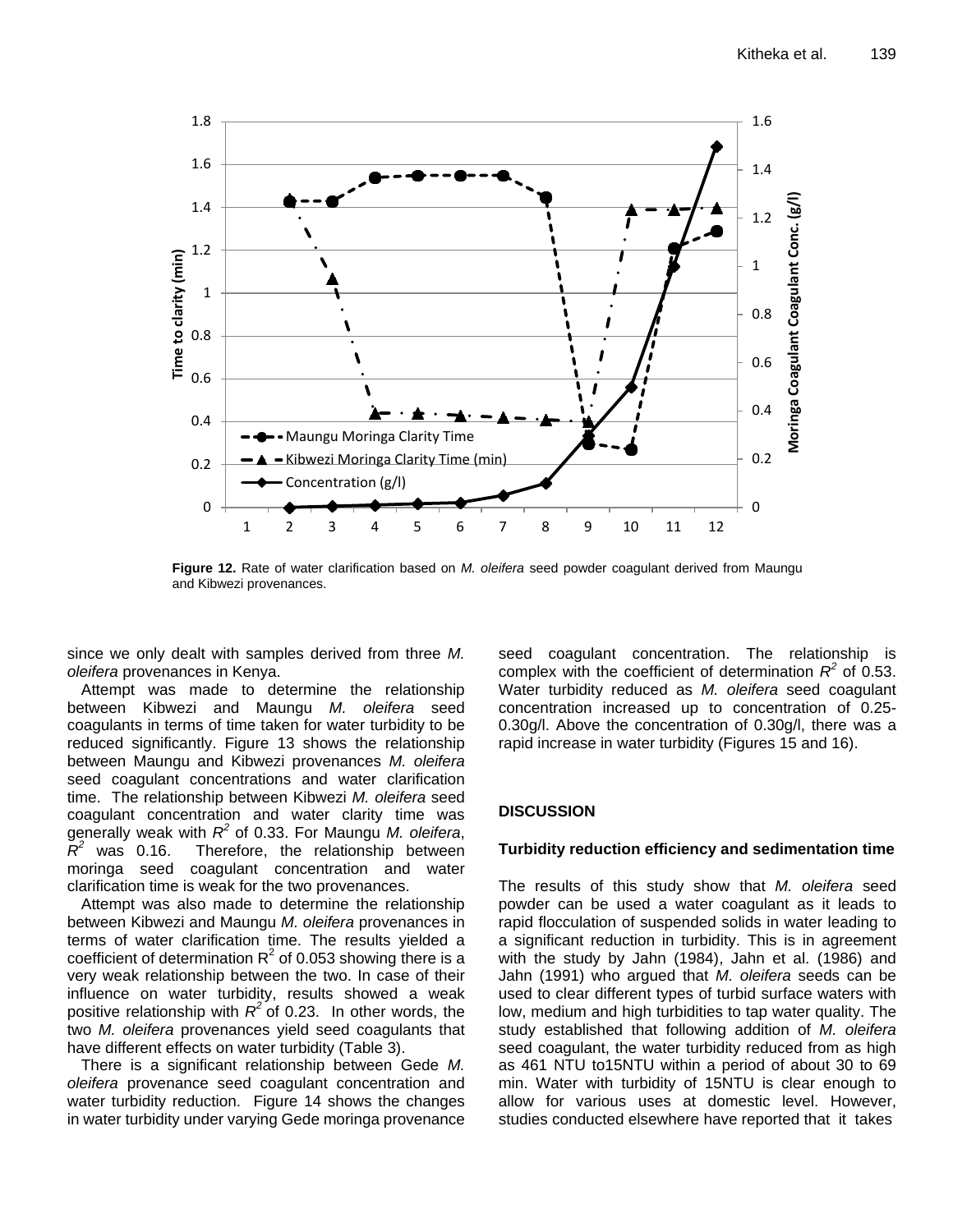

**Figure 13.** Relationship between Maungu and Kibwezi provenances *M. oleifera* seed powder coagulant concentration and water turbidity.

**Table 3.** Values of sludge thickness, turbidity and water clarification times for various provenances of *Moringa oleifera* seeds.

|                                       | Gede Moringa | Maungu Moringa | Kibwezi Moringa | All provenances means |
|---------------------------------------|--------------|----------------|-----------------|-----------------------|
| Sludge thickness (cm)                 | 0.64         | 0.45           | 0.53            | 0.54                  |
| Turbidity (NTU)                       | 199          | 75             | 137             | 137                   |
| Clarification time (h)                | 1.06         | 0.30           | 0.40            | 0.59                  |
| Optimal Moringa coagulant conc. (g/l) | . .50        | 0.30           | 0.3             | 0.9                   |

60-120 min for the turbid water to be clarified to tap water quality (Jahn, 1984; Sotheeswaran, et al., 2011). This study established that the turbidity reduction efficiency of *M. oleifera* seed coagulant concentration ranged from 64 to 95% with a mean of 74.34%. This result compares well with that of [Hendrawati](https://www.researchgate.net/profile/Hendrawati_Hendrawati) et al. (2016) who reported that *M. oleifera* turbidity reduction efficiency of 98.6% for wastewater. Tunggolou and Payus (2017) reported *M. oleifera* seed powder has 91.17% treatment efficiency.

Our results and those of other studies show that *M. Oleifera* causes a significant improvement in water quality in terms of turbidity reduction. Thus, for turbid water obtained from arid and semi-arid lands of Eastern Kenya, it takes an average of 30-69 min for the complete clarification of turbid water to occur at optimum *M. oleifera* seed coagulant concentration ranging from 0.01g/l to 0.50g/l. The differences between our results and those of previous studies undertaken elsewhere could be due to differences in the concentration of suspended solids in water samples used in those

experiments. It is possible that TSSC for water used in other studies was much higher than that in our water samples.

Effectiveness of *M. oleifera* seed coagulant differs among various provenances. Among different provenances, it was observed that the effective *M. oleifera* seed coagulant concentration varied from 0.10 to 0.5g/l with the mean of 0.35 g/l. This concentration range provided the lowest water turbidity ranging from 28 to 61 NTU with water clarification time ranging from 27-68 min. The potency of *M. oleifera* seed coagulant differed among various *M. oleifera* provenances. This could be due to many other genetic, physiological and environmental factors that were not subject of investigation in this study. However, our results showed that Kibwezi *M. oleifera* provenance provided faster clarification times as compared to Gede and Maungu *M. oleifera* provenances. For instance, Kibwezi *M. oleifera*  provenance seed coagulant concentration of 0.1g/l provided the lowest turbidity of 51NTU within 41 min.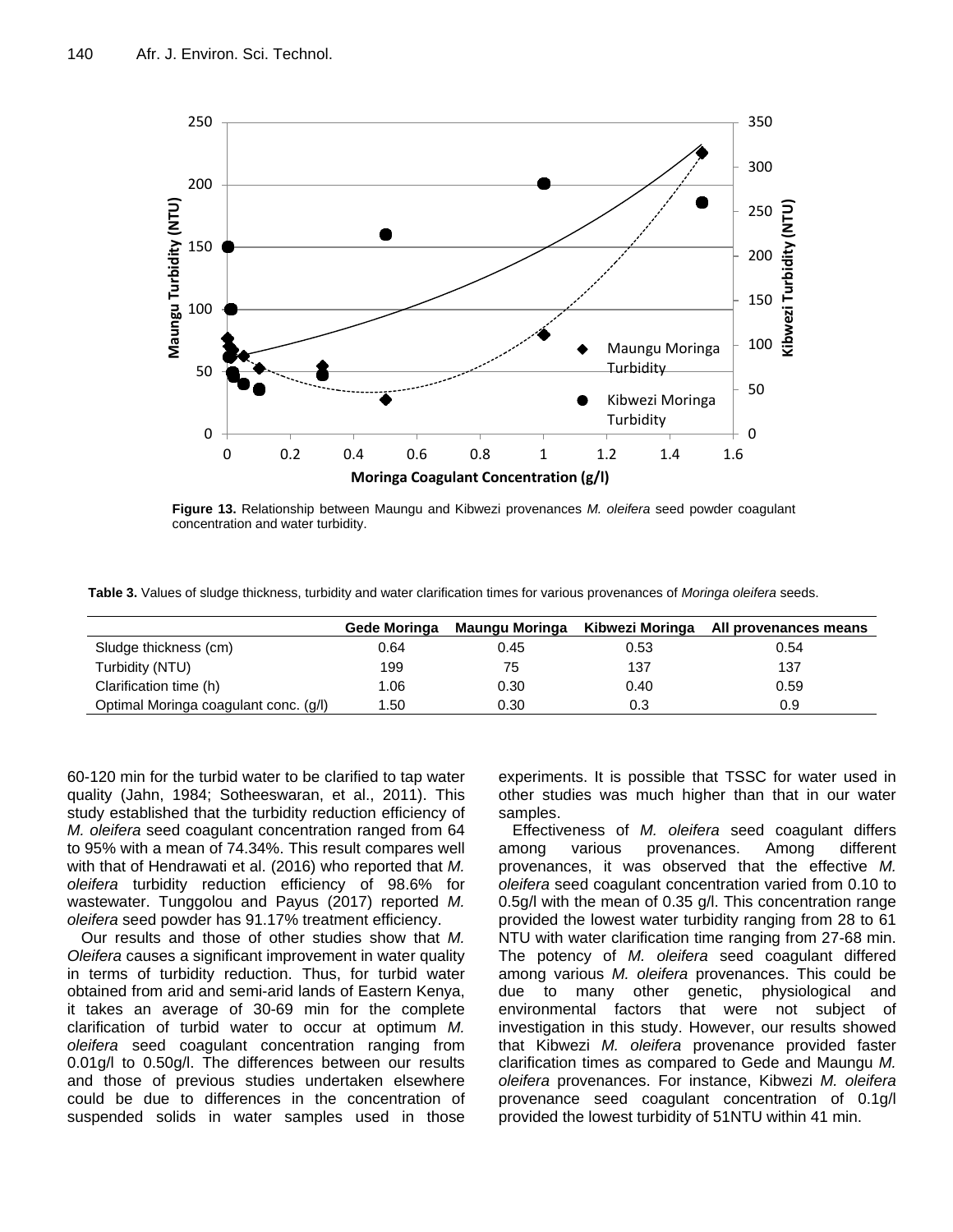

**Figure 14.** Relationship between Maungu and Kibwezi provenances *M.oleifera* seed coagulant concentration and water clarity time.



**Figure 15.** Changes in water turbidity under varying Gede *M. oleifera* provenance seed coagulant concentration.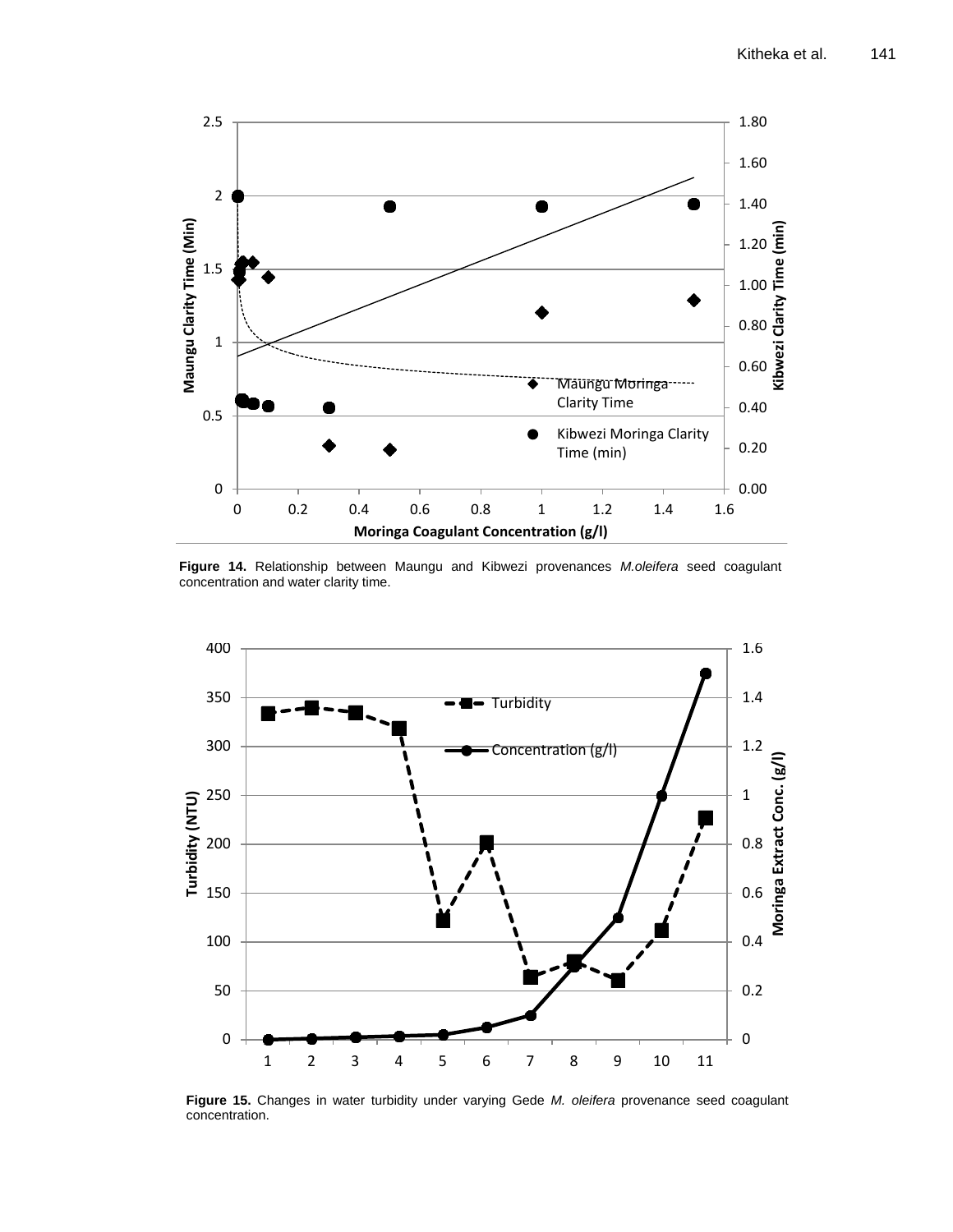

**Figure 16.** Changes in water turbidity under varying Gede *M. oleifera* provenance seed powder coagulant concentration.

#### **Optimum Moringa seed coagulant concentration**

The study showed that ideal concentration of the *M. oleifera* seed powder coagulant for turbid waters drawn from arid and semi arid lands of Eastern Kenya ranges 0.02-0.50g/l. The mean optimum coagulant concentration is 0.20 g/l with the minimum and maximum coagulant concentrations being 0.02 and 0.50 g/l, respectively. These minimum and maximum *M. oleifera* coagulants concentrations would be applicable for low turbidity and high turbidity waters, respectively. For low turbidity waters (<100 NTU), the minimum coagulant concentration of 0.02 g/l would suffice. For moderately highly turbid waters (>350 NTU), the maximum coagulant concentration of 0.50g/l would be ideal. The mean coagulant concentration of 0.20g/l would be ideal for waters with modest turbidity levels (100-350 NTU). Within the range of optimum coagulant concentrations indicated above, water with turbidity values that are acceptable for safe drinking water can be obtained. Our optimum coagulant concentrations values are comparable to concentrations of 0.03-0.20g/l reported by John (1984). A study by Amagloh (2009) reported an optimum *M. oleifera* coagulant concentration of 12 g/l which is on the higher side when compared to our mean Moringa coagulant concentration of 0.20g/l. Tunggolou and Payus (2017) reported an optimum *M. oleifera* coagulant concentration of 0.15g/l which is comparable to that reported in our study. Therefore, it seems there is a wide

variation in terms of optimum concentration for *M. oleifera* seed powder coagulant. Different water sources require different optimum dosage for significant reduction in turbidity to be noticed. Other studies seems to have used water with relatively low turbidity <10 NTU while in our case turbidity was relatively higher ranging from 51-461 NTU.

#### **Effects of treatment above optimum coagulant concentration**

The use of *M. olefeira* seed coagulant concentrations above the optimum range causes significant increase in the levels of turbidity, salinity, total dissolved solids (TDS) concentration and electrical conductivity. However, a study by Tunggolou and Payus (2017) reported no change in conductivity following addition of *M. olefeira* seed powder coagulant in turbid water. Our study showed that increasing higher dosages of *M. olefeira* seed coagulant leads to an increase in not only conductivity but also salinity, TDS and turbidity of the water. The increase in salinity and TDS imparts unpalatable and objectionable taste to water. This may discourage local communities from using the *M. olefeira* seed powder as a water coagulant. Therefore, it is important to maintain the coagulant concentration in the range 0.02-0.50 g/l so that the levels of the physico-chemical parameters would not be so high to cause objectionable taste to water. It would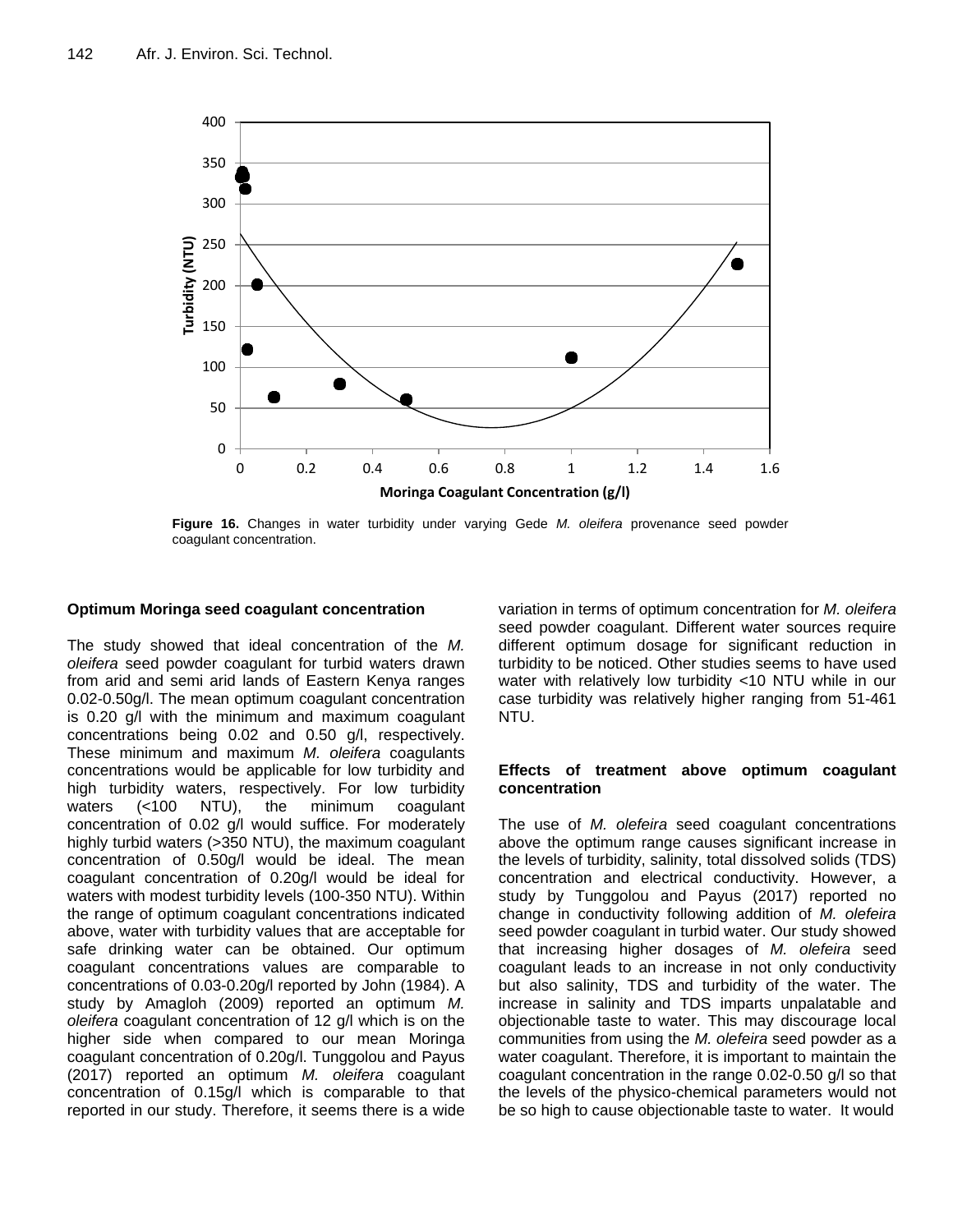be important to create awareness among the local community users on the need to only use the right quantity of *M. olefeira* powder when treating water for domestic consumption. This is also important from economic point of view as using large quantity of the coagulant could be uneconomical due to other more equally important uses of Moringa powder such as medicinal and nutritional uses (Caceres and Lopez, 1991; Makkar and Becker, 1997). In terms of the use of *M. oleifera* coagulant for water treatment, it is suggested in this study that water treated using this coagulant be used immediately. This is due to the fact that Moringa seed coagulant is biodegradable (Ndabigengesere et al., 1995, Ndabigengesere and Narasiah, 1996) and the decomposition of the coagulant in water may therefore exert bio-chemical oxygen demand (BOD), causing anoxic conditions that may lead to objectionable smell in water. In this regard, water treated using *M. oleifera* seed coagulant should not be stored without use for more than 5 days. This however is another area that requires further research.

## **Sludge formation during water treatment**

The results show that the sludge that is formed as a result of treatment of turbid water using *M. olefeira* seed coagulant is of the order 1 cm thick (in 0.5 L bottle). This is equivalent to about 10% of the total volume of water under treatment. The volume of sludge produced is a function of the original suspended sediments concentration and hence turbidity of water and also the quantity of the coagulant added in water during the treatment process. The higher concentration of suspended sediments leads to a relatively higher volume of sludge. For treatment of a large volume of water, the sludge would settle at the bottom of the tank and can be removed by opening the tap placed at the bottom of the tank.

# **Active agents in** *M. Oleifera* **seed coagulant**

Previous studies have shown that the active agents in *M. oleifera* seed coagulants are water soluble, highly cationic polypeptides (Gassenschmidt et al., 1995). It has been shown that water clarification by *M. oleifera* seed coagulant is primarily due to the action of seed's proteins (Jahn, 1988, 1991). The *M. oleifera* seed kernel contains about 37% of proteins (Ndabigengesere and Narasiah, 1998). The basic polypeptides with molecular weights ranging from 6,000 to 16,000 Daltons are the main causes of flocculation. The functional groups in the side chain amino acids of the *M. oleifera* seed proteins are thought to contribute to the water clarification (Ndabigengesere and Narasiah, 1998). The mechanism

of coagulation is adsorption and charge neutralization of the colloidal positive charges that attract the negatively charged impurities in water (Ndabigengesere et al., 1995). At a pH below 10, the *M. oleifera* seed proteins are positively charged and thus the seeds powder coagulant when added to turbid water binds to the negatively charged particles (Ndabigengesere and Narasiah, 1998). Previous studies have also shown that the addition of *M. oleifera* seeds coagulant does not have any effect on the pH of the water (Sotheeswaran et al., 2011). Therefore, as opposed to aluminum sulphate, *M. oleifera* seed coagulant requires no pH adjustment and leads to relatively low values of sludge volume and the products are organic and bio-degradable (Ndabigengesere et al., 1995, Ndabigengesere and Narasiah, 1996).

## *M. Oleifera* **provenance and variation of coagulant concentration**

The effectiveness of *M. oleifera* seed coagulant on water turbidity seems to vary among the *M oleifera* provenance found in Eastern and Coastal regions of Kenya. *M. oleifera* trees grown in different geographical zones shows significant differences in terms of their productivity. It is postulated that some provenances of *M. oleifera* tree produce seeds whose extract is more effective in reducing water turbidity than others. This perhaps is related to the quality of seeds produced and concentration of requisite polypeptides, which in turn could be influenced by environmental conditions and genetic factors of a specific *M. oleifera* genotype. Also, it is possible that the stage at which the seeds are harvested and the way the seeds are stored and for how long, also affects the potency of the seeds. For instance, Kibwezi *M. oleifera* seeds coagulant were noted to be more effective as compared to those obtained from Maungu and Gede. There is however a need for further studies to establish the main causes of the observed differences among different *M. oleifera* provenances.

# **Conclusion**

This study sought to establish the extent to which dry *M. oleifera* seed powder coagulant can be used for reduction of turbidity in raw water drawn from arid and semi arid lands of Eastern Kenya. The study relied on seeds obtained from various *M. oleifera* provenaces in Eastern and Coastal regions of Kenya. The study concludes that *M. oleifera* seed powder can be used a water flocculant as it leads to rapid flocculation of suspended solids in water leading to improved clarity of water. The study established that *M. oleifera* seed powder coagulant reduces water turbidity from as high as 461 NTU to about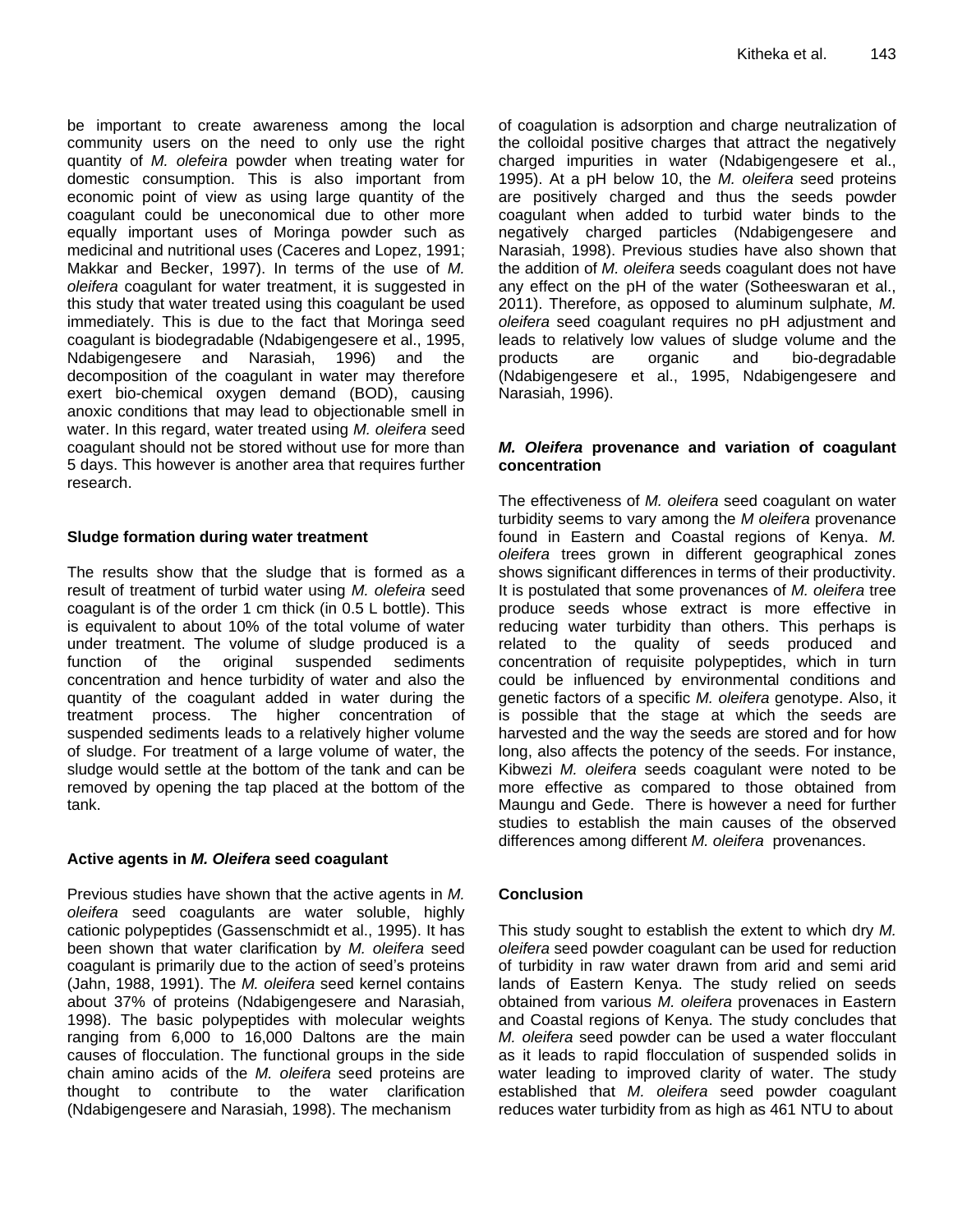15 NTU within a period of about 30 to 69 min. The *M. oleifera* seed coagulant can achieve up to 95% reduction in water turbidity. This leads to a significant improvement in water quality in terms of turbidity reduction.

For the turbid waters drawn from various sources in Eastern Kenya, this study established that the optimum *M. oleifera* seed powder coagulant occur in range 0.02- 0.5g/l. The mean optimum coagulant concentration is 0.20g/l. The minimum coagulant concentration is 0.02g/l and maximum is 0.50 g/l. Above this range of optimum coagulant concentrations, the water quality tends to deteriorate due to increased turbidity, electrical conductivity, salinity and total dissolved solids (TDS). The sludge formed following addition of *M. oleifera* coagulant in turbid water is moderate being 10% of the total water volume treated, which is within acceptable limits. However, the volume of sludge is dependent on the initial water turbidity and the level of suspended solids concentration of water.

The study also concludes that various *M. oleifera* provenances show significant differences in terms of the effectiveness of *M. oleifera* seed coagulant in turbidity. The causes of these differences were not subject of investigation in this study. Although further studies are required in this area, there is an indication that certain provenances of *M. oleifera* tree yields seeds that are more effective in reducing turbidity of water.

## **Recommendations**

This study has demonstrated that *M. oleifera* seed powder coagulant is effective in reducing turbidity. In this respect, the following recommendations are put forward:

1) The National Government should approve *M. oleifera* seeds as a coagulant for water turbidity reduction after further tests have been undertaken by the concerned departments.

2) There is a need for the national and county governments to promote *M. oleifera* seed powder coagulant as a marketable item that can be used for water treatment at household level.

3) There is a need for further research on the chemical composition of water following treatment with *M. oleifera* seed coagulant to establish the concentrations of iron and potassium including other chemicals and the extent to which they can affect the potability of treated water.

4) The departments of agriculture at national and county government levels should encourage and provide incentives to farmers in rural areas to cultivate *M. oleifera* in order to enhance sustainable production of the crop for commercial purpose.

5) There is a need for non-governmental organizations and community based organizations to raise awareness among the communities on the use of *M. oleifera* organic coagulants for water treatment at household level.

6) There is a need for further research to establish the effectiveness of various provenances of *M. oleifera* in terms of water treatment and provision of nutritional, health and pharmaceutical benefits.

# **CONFLICT OF INTERESTS**

The authors have not declared any conflict interests.

## **ACKNOWLEDGEMENT**

The authors wishes to acknowledge financial support received for this work from the National Commission on Science, Technology and Innovations (NACOSTI) of Kenya through the National Research Fund (NRF).

#### **REFERENCES**

- [Abdulkarim](https://www.sciencedirect.com/science/article/abs/pii/S0308814604007423#!) SM, [Long](https://www.sciencedirect.com/science/article/abs/pii/S0308814604007423#!) K, Lai [OM,](https://www.sciencedirect.com/science/article/abs/pii/S0308814604007423#!) Muhammad [SKS,](https://www.sciencedirect.com/science/article/abs/pii/S0308814604007423#!) [Ghazali](https://www.sciencedirect.com/science/article/abs/pii/S0308814604007423#!) HM (2005).Some physico-chemical properties of *Moringa oleifera* seed oil extracted using solvent and aqueous enzymatic methods. [Food](https://www.sciencedirect.com/science/journal/03088146)  [Chemistry](https://www.sciencedirect.com/science/journal/03088146) [93\(2\)](file:///C:/Users/Abraka/AppData/Roaming/Microsoft/Word/93(2):253-263.
- [Amagloh](https://www.researchgate.net/profile/Francis_Amagloh) FK (2009). Effectiveness of *Moringa oleifera* seed as coagulant for water purification. African Journal of [Agricultural](https://www.researchgate.net/journal/1991-637X_African_journal_of_agricultural_research) [Research](https://www.researchgate.net/journal/1991-637X_African_journal_of_agricultural_research) 4(2):119-123.
- Anwar F, Rashid U (2007). Physico-chemical characteristics of *Moringa oleifera* seeds and seed oil from a wild provenance of Pakistan. Pakistan Journal of Botany 39(5):1443-1453.
- APHA/AWWA/WEF (2012). Standard method 2130: turbidity. Standard methods for the examination of water and wastewater, 22nd edition. Washington, DC: American Public Health Association, American Water Works Association and Water Environment Federation.
- [Barakat](https://www.scirp.org/journal/articles.aspx?searchcode=Hassan++Barakat&searchfield=authors&page=1) H, [Ghazal](https://www.scirp.org/journal/articles.aspx?searchcode=Galal+A.++Ghazal&searchfield=authors&page=1) GA (2016). Physicochemical Properties of *Moringa oleifera* Seeds and Their Edible Oil Cultivated at Different Regions in Egypt. [Food and Nutrition Sciences](https://www.scirp.org/journal/journalarticles.aspx?journalid=208) [7\(6\).](https://www.scirp.org/journal/home.aspx?issueid=7958#66917)
- Baypoli ONC, Galaz AA, Solano CB, Machado DIS (2014). Biochemical composition and physicochemical properties of Moringa oleifera seed oil. Acta alimentaria 43(4):538-546.
- Bongoni RJ (2019). Treatment of water with *Moringa oleifera* as a coagulant. [World Journal of Pharmacy and Pharmaceutical](https://www.researchgate.net/journal/2278-4357_WORLD_JOURNAL_OF_PHARMACY_AND_PHARMACEUTICAL_SCIENCES)  [Sciences](https://www.researchgate.net/journal/2278-4357_WORLD_JOURNAL_OF_PHARMACY_AND_PHARMACEUTICAL_SCIENCES) 8(7):996-1016.
- Borst L, de Haas HA (2006). Hydrology of Sand Storage Dams A case study in the Kiindu catchment, Kitui District, Kenya. Free University of Amsterdam, the Netherlands 146p.
- Caceres A, Lopez S (1991). Pharmacological properties of *M. oleifera*. 3. effects of seed extracts in the treatment of experimental pyodermia. *Fitoterapia* LXII:449-450.
- Crump JA, Otieno PO, Slutsker L, Keswick BH, Rosen DH, Hoekstra RM (2005). Household based treatment of drinking water with flocculant-disinfectant for preventing diarrhoea in areas with turbid source water in rural western Kenya: cluster randomized controlled trial. BMJ 331(7515):478.
- [Dollah](https://pubmed.ncbi.nlm.nih.gov/?term=Dollah+S&cauthor_id=26514240) S, [Abdulkarim](https://pubmed.ncbi.nlm.nih.gov/?term=Abdulkarim+SM&cauthor_id=26514240) AM, [Ahmad](https://pubmed.ncbi.nlm.nih.gov/?term=Ahmad+SH&cauthor_id=26514240) SH , [Khoramnia](https://pubmed.ncbi.nlm.nih.gov/?term=Khoramnia+A&cauthor_id=26514240) A, [Ghazali](https://pubmed.ncbi.nlm.nih.gov/?term=Mohd+Ghazali+H&cauthor_id=26514240) AM (2016). Physico-chemical properties of *Moringa oleifera* seed oil enzymatically interesterified with palm stearin and palm kernel oil and its potential application in food. Journal of the Science of Food and Agriculture 96(10):3321-33.
- Elliott MA, Stauber CE, Koksal F, DiGiano FA, Sobsey MD (2008). Reductions of E. coli, echovirus type 12 and bacteriophages in an intermittently operated household scale slow sand filter. Water Research 42(10–11):2662-70.
- Fahey J (2005). Moringa oleifera: a review of the medical evidence for its nutritional, therapeutic, and prophylactic properties. Trees Life Journal 1:1-33.